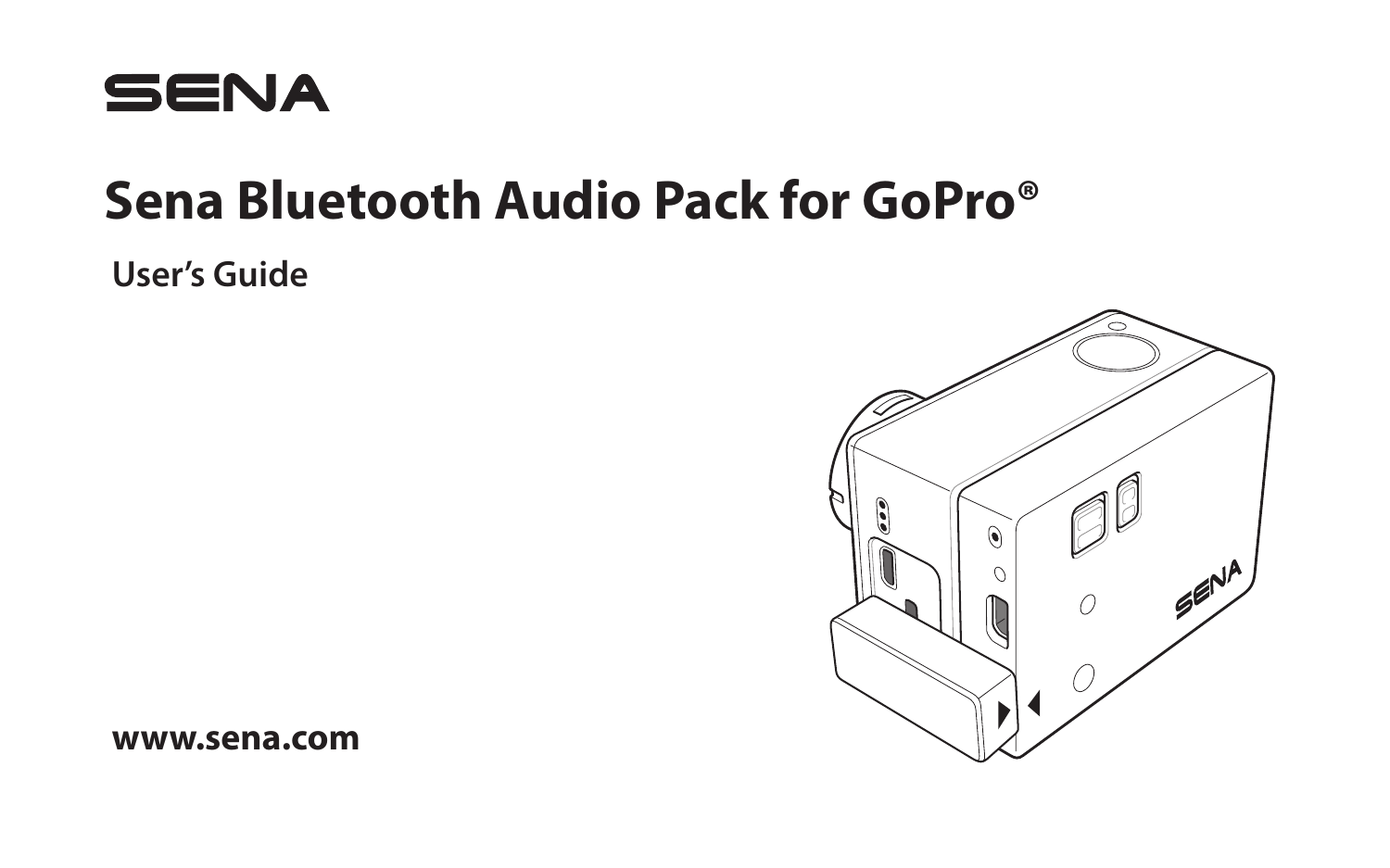© 1998-2016 Sena Technologies Inc. All rights reserved.

Sena Technologies Inc. reserves the right to make any changes and improvements to its product without prior notice.

GoPro® is a registered trademark of Woodman Labs of San Mateo, California. Sena Technologies, Inc. ("Sena") is not affiliated with Woodman Labs. The Sena Bluetooth Audio Pack for GoPro® is an aftermarket accessory specially designed and manufactured by Sena Technologies, Inc. for the GoPro® Hero3 allowing for Bluetooth capabilities.

Sena™ is a trademark of Sena Technologies Inc. or its subsidiaries in the USA and other countries. SMH10™, SMH10R™, SMH5™, SMH5-FM™, SPH10™, EXPAND™, SPH10H™, SPH10H-FM™, SPH10S™, SR10™, SR10i™, SM10™, GoPro® Pack™ are trademarks of Sena Technologies, Inc. or its subsidiaries. These trademarks may not be used without the express permission of Sena.

The Bluetooth® word mark and logos are owned by Bluetooth SIG, Inc. and any use of such marks by Sena is under license. Other trademarks and tradenames are those of their respective owners.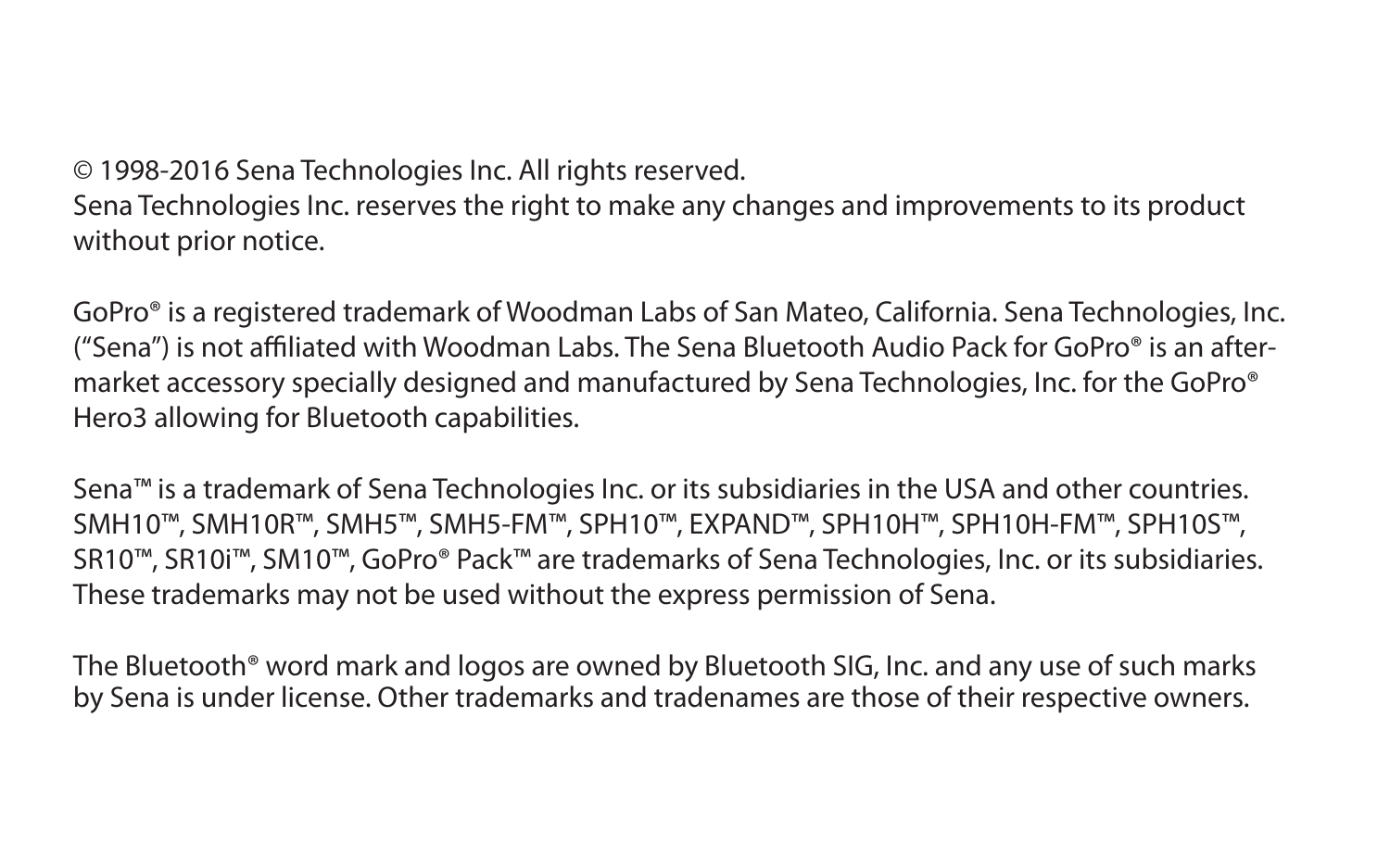# **CONTENTS**

| Attaching the Bluetooth Audio Pack to the  |  |
|--------------------------------------------|--|
| Removing the Bluetooth Audio Pack from the |  |
|                                            |  |
| Installing the Waterproof Housing 11       |  |
|                                            |  |
|                                            |  |
|                                            |  |
|                                            |  |
|                                            |  |

| Ultra HD Voice Recording™ Mode & Normal |  |
|-----------------------------------------|--|
|                                         |  |
|                                         |  |
|                                         |  |
| 5. OPERATION OUICK REFERENCE 28         |  |
|                                         |  |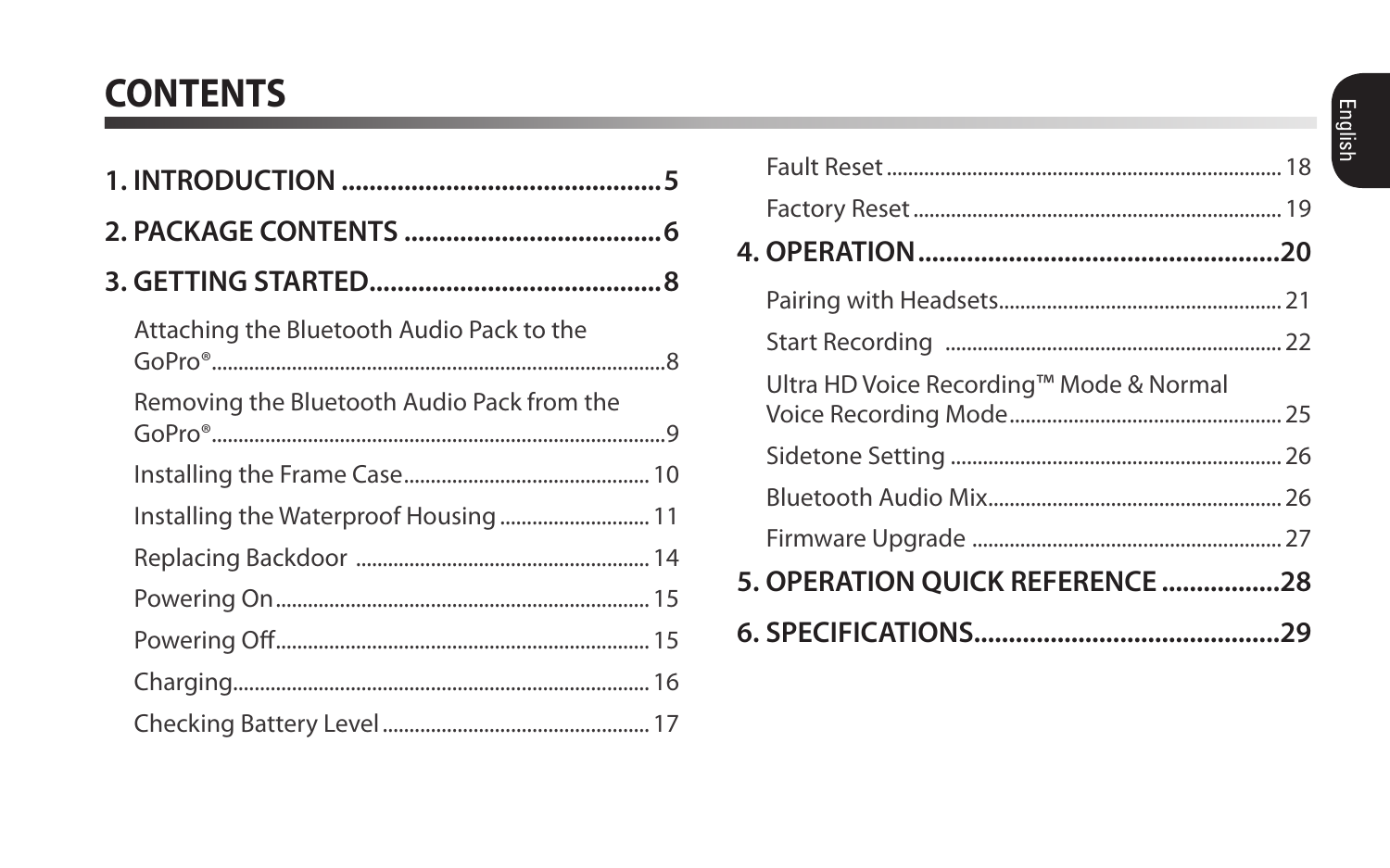## **[CERTIFICATION AND SAFETY APPROVALS ...30](#page-29-0) [PRODUCT WARRANTY AND DISCLAIMER ....37](#page-36-0)**

| • WEEE (Waste Electrical and Electronic |  |
|-----------------------------------------|--|
| SAFETY INFORMATION 33                   |  |
| · Product Storage and Management  33    |  |
|                                         |  |
|                                         |  |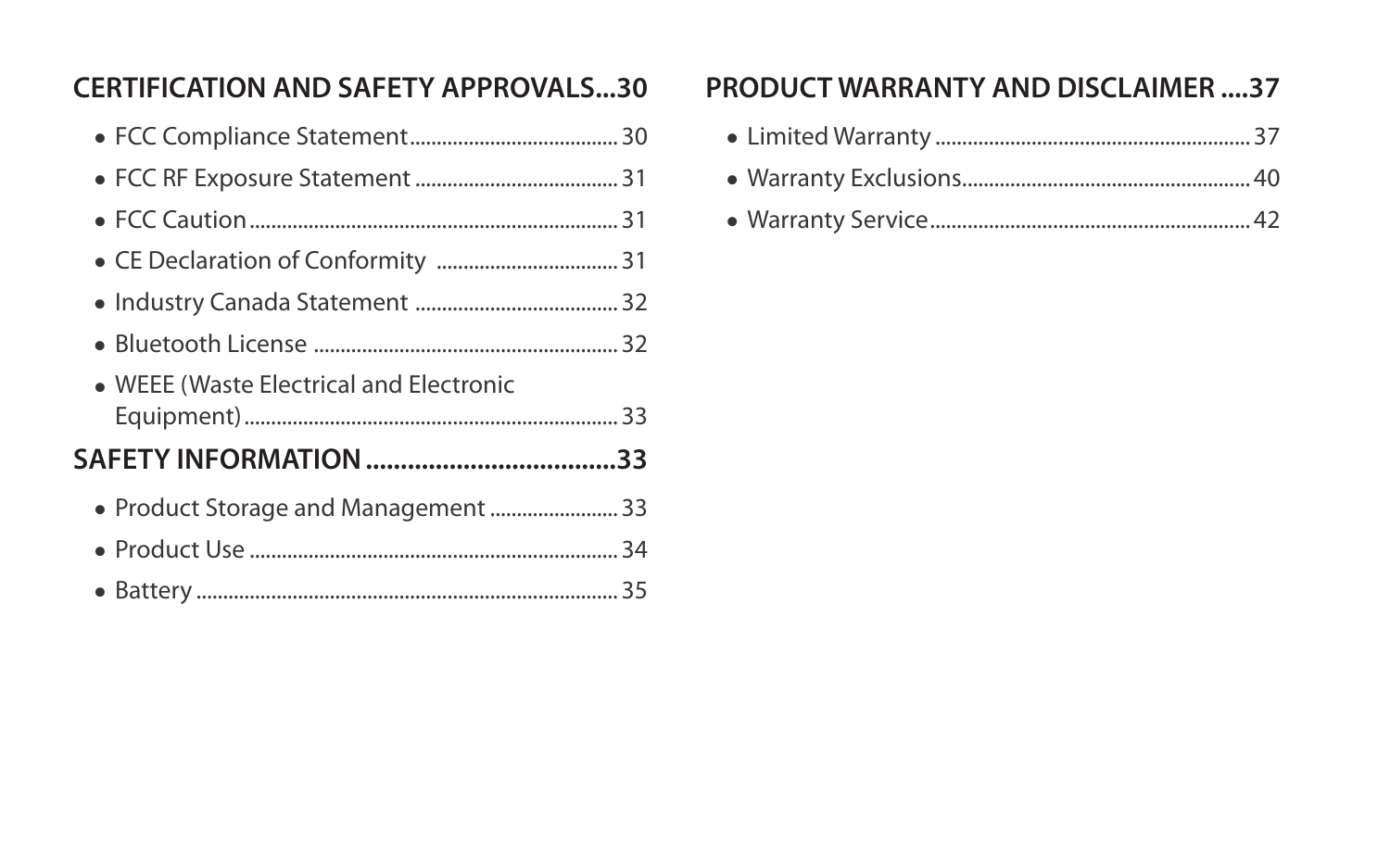# <span id="page-4-0"></span>**1. INTRODUCTION**

Thank you for choosing the Sena Bluetooth Audio Pack for GoPro®. The Sena Bluetooth Audio Pack for GoPro® is a specially designed adapter for the GoPro® Hero3 and Hero3+ allowing for Bluetooth capabilities. With the use of Bluetooth headsets, the Sena Bluetooth Audio Pack for GoPro® allows users to add their voice to the video on-the-fly using the Bluetooth Audio Recording™ feature. Being able to narrate the video during recording not only provides users a whole new experience but also reduces the need for follow-up audio editing providing real-time audio experiences.

Please read this user's guide carefully before using this Bluetooth Audio Pack. Also visit **<www.sena.com>** for the latest version of the user's guide and firmware for additional information related to Sena Bluetooth products.

Sena Bluetooth Audio Pack for GoPro® includes the following features:

- Compatibility with GoPro® Hero3 and GoPro® Hero3+ cameras only
- Real time voice transfer to GoPro® Hero3 and Hero3+
- Intercom conversation transfer up to 3 Sena headsets
- Ultra HD Voice Recording™ by using Sena products
- Pair up to 3 different headsets

Sena Bluetooth Audio Pack for GoPro® is compatible with the following models:

- Sena headsets
- Non-Sena mono & stereo Bluetooth headsets with mobile phone pairing capability
- Non-Sena motorcycle Bluetooth headsets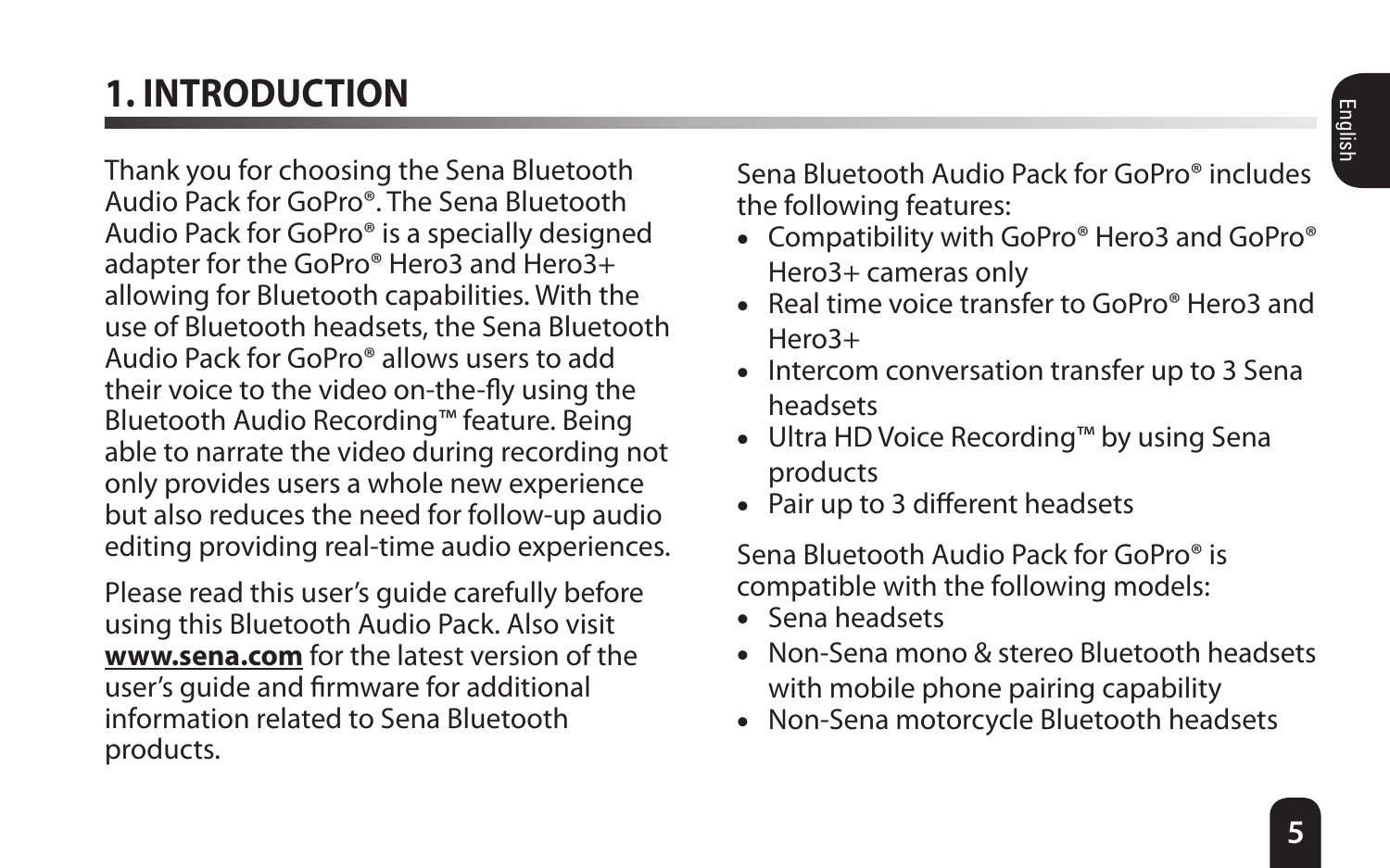# <span id="page-5-0"></span>**2. PACKAGE CONTENTS**

#### **Bluetooth Audio Pack**

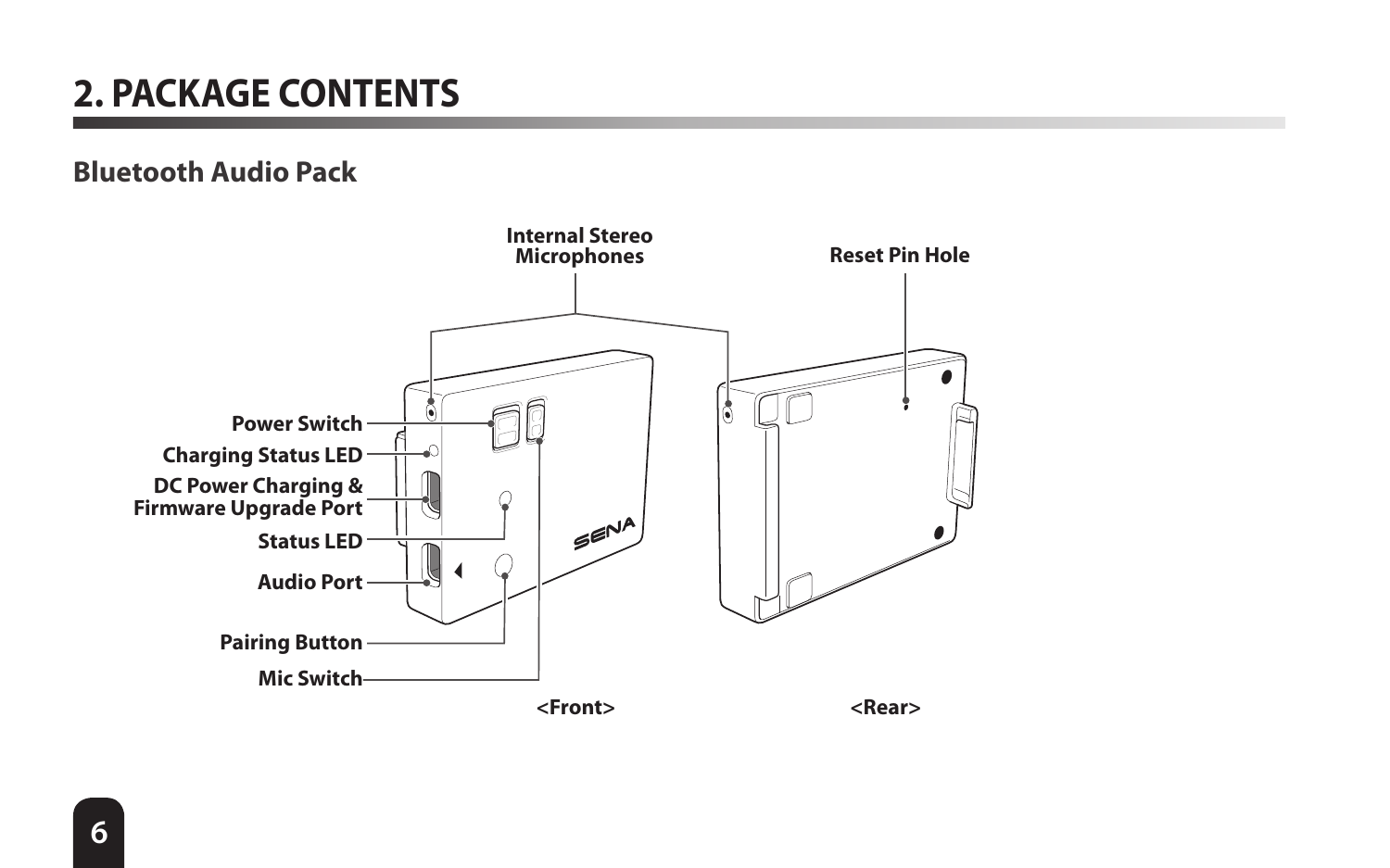## **Waterproof Housing**



**Skeleton Backdoor**



## **Audio Connector**



**Frame Case** 

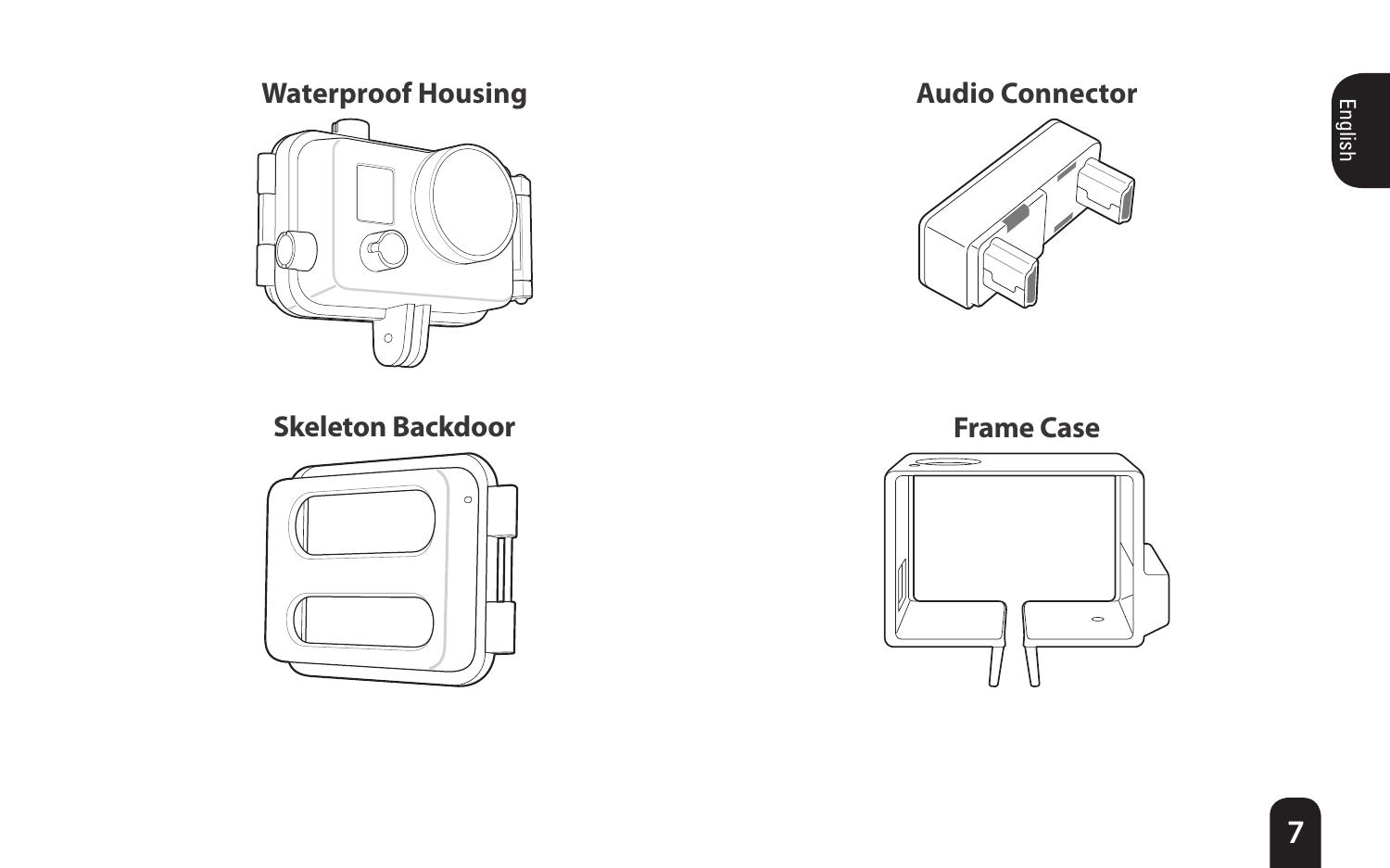# <span id="page-7-0"></span>**3. GETTING STARTED**

## **Attaching the Bluetooth Audio Pack to the GoPro®**

- **1** Slide the hooked end of the Bluetooth Audio Pack into the groove on the right side of the camera body.
- **2** Push the Bluetooth Audio Pack into the GoPro® bus port on the back of the camera.



**3** Connect the GoPro**®** to Bluetooth Audio Pack with the Audio Connector.

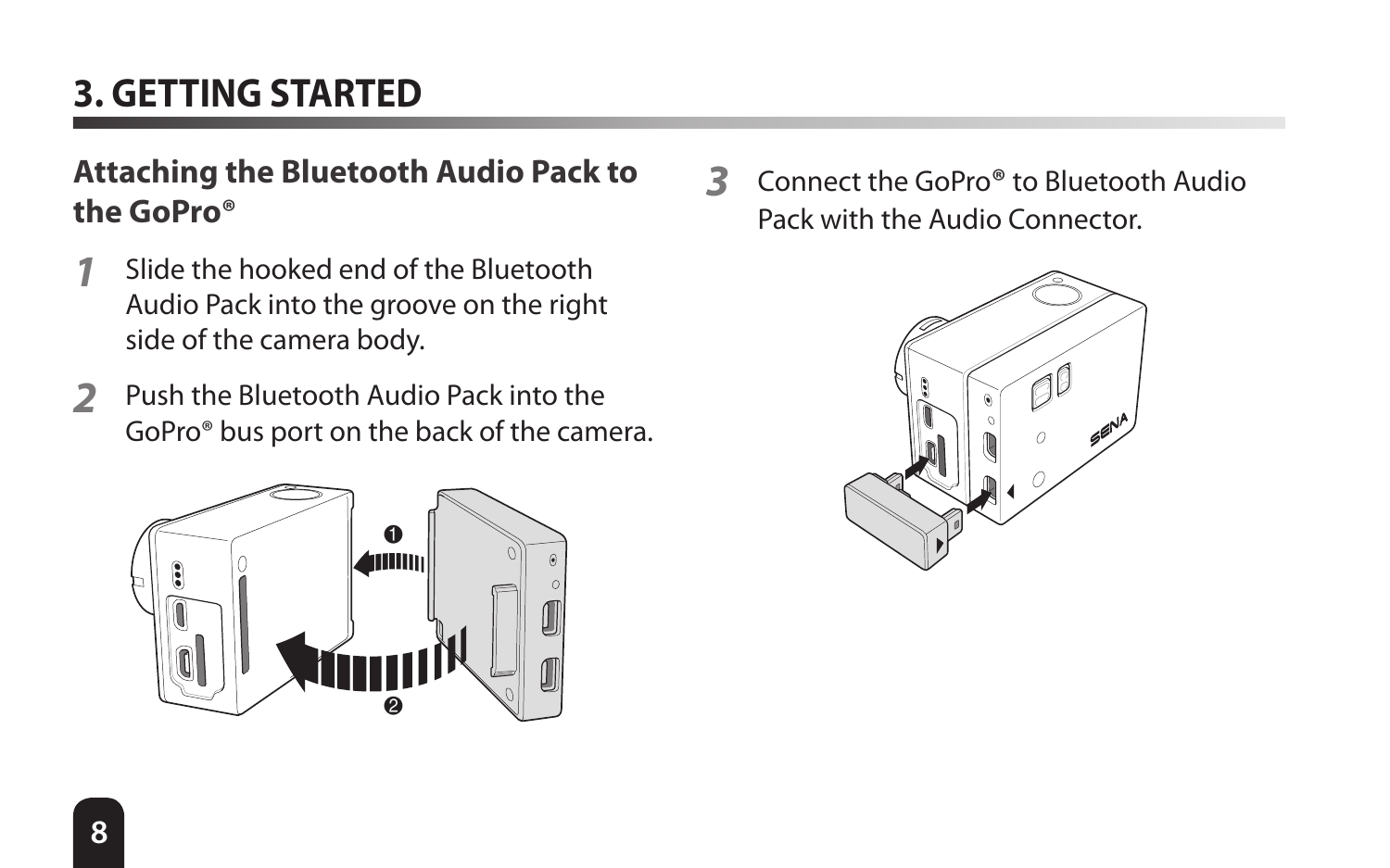## <span id="page-8-0"></span>**Removing the Bluetooth Audio Pack from the GoPro®**

**1** Remove the Audio Connector.



**2** Pull back on left side of the Bluetooth Audio Pack to disconnect from the GoPro® bus port.



**3** Slide the hooked end of the Bluetooth Audio Pack out of camera groove.

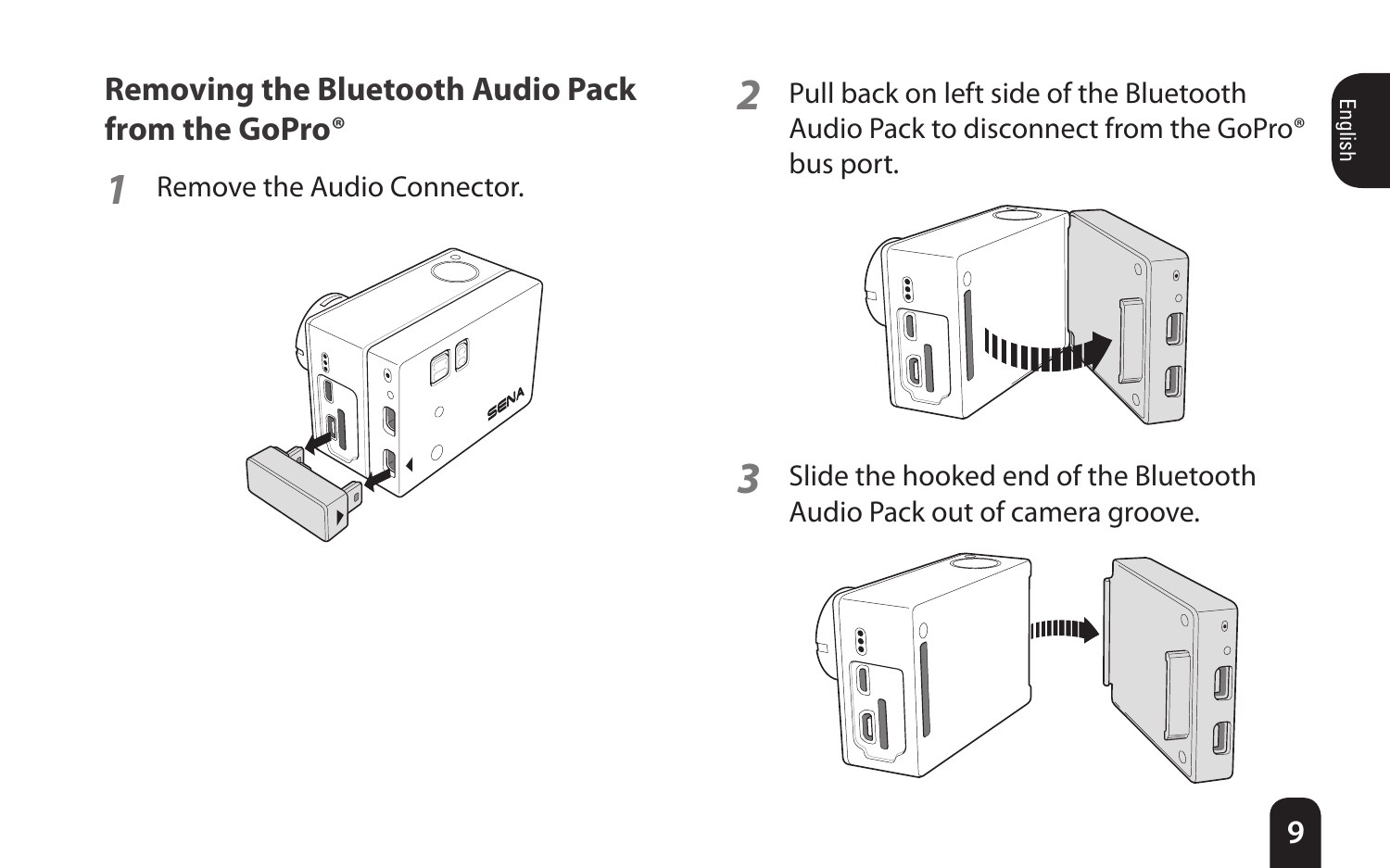## <span id="page-9-0"></span>**Installing the Frame Case**

**1** Align the Audio Connector with the space on the frame.



**2** Lift up the frame case slightly and slide the assembled camera into the frame case. Make sure to align the camera with the edges firmly.

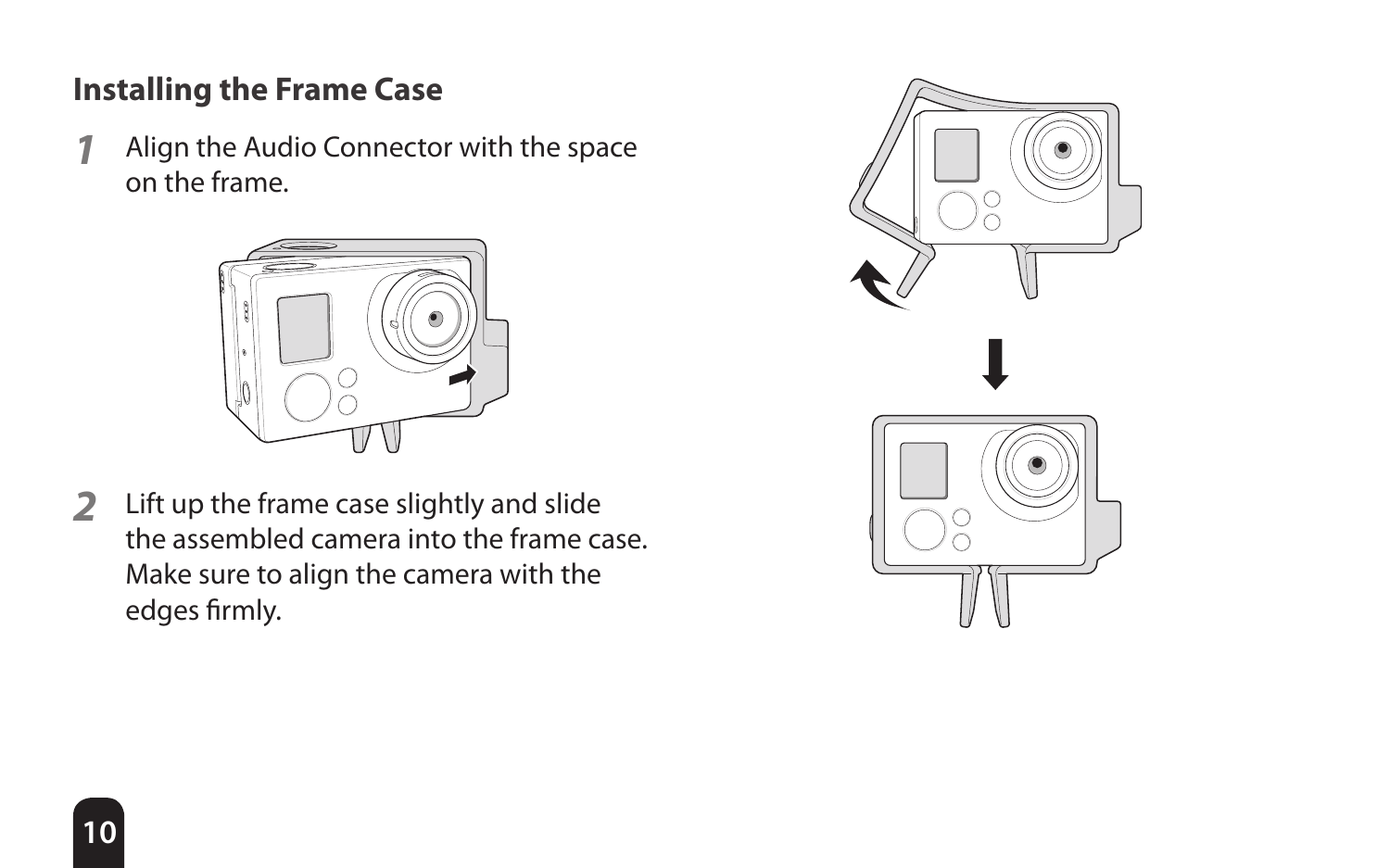<span id="page-10-0"></span>**3** You can mount the assembled frame case to helmets, vehicles, and other gears by using the GoPro® accessories: Attachment Buckle and Thumb Screw (sold separately).



## **Installing the Waterproof Housing**

**1** Using an index finger, press down and slide the buckle release button to slide the latch forward. While pressing down on the buckle release button with an index finger, use the thumb to open the buckle.

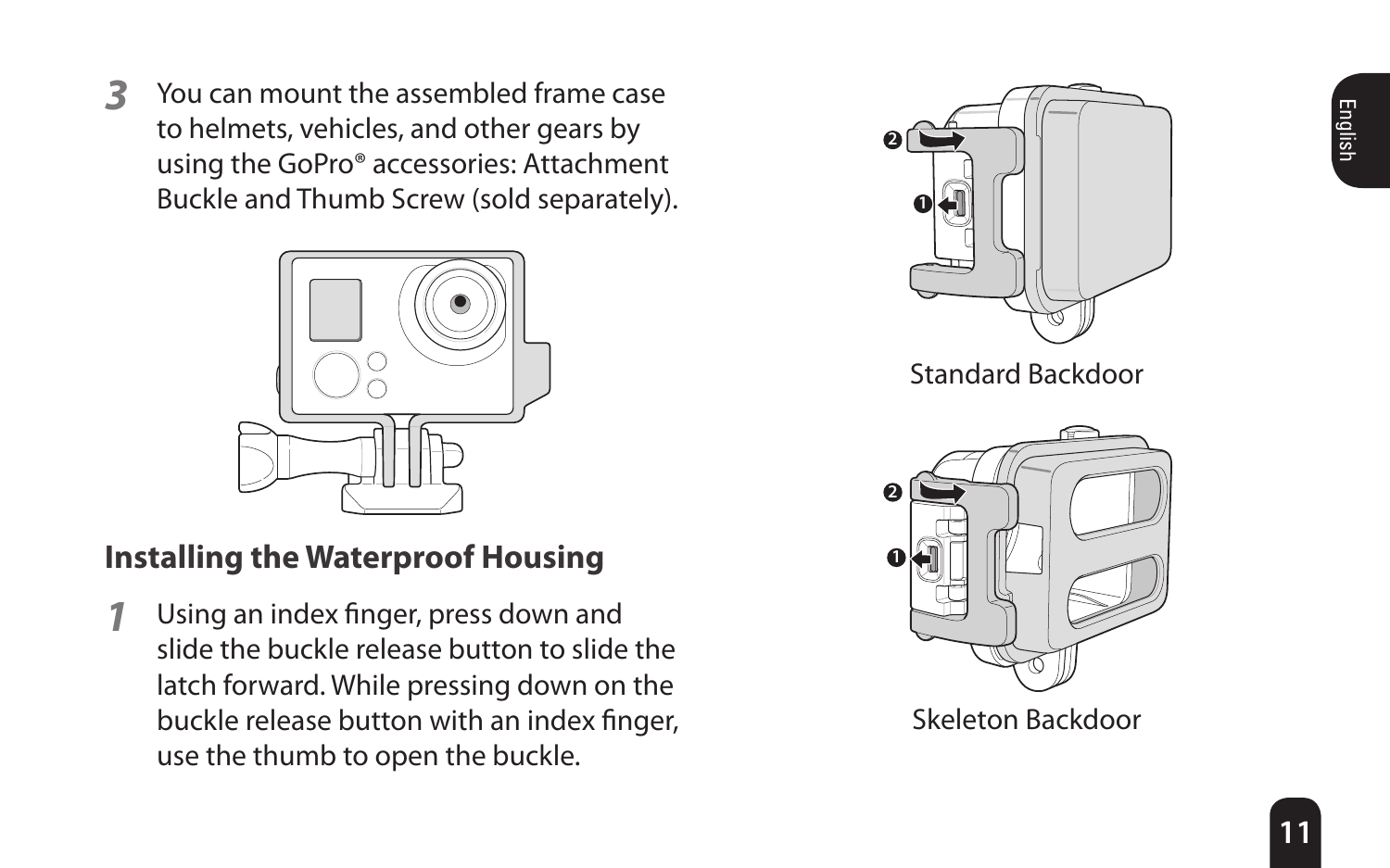Unhook the buckle from the housing to open the backdoor.

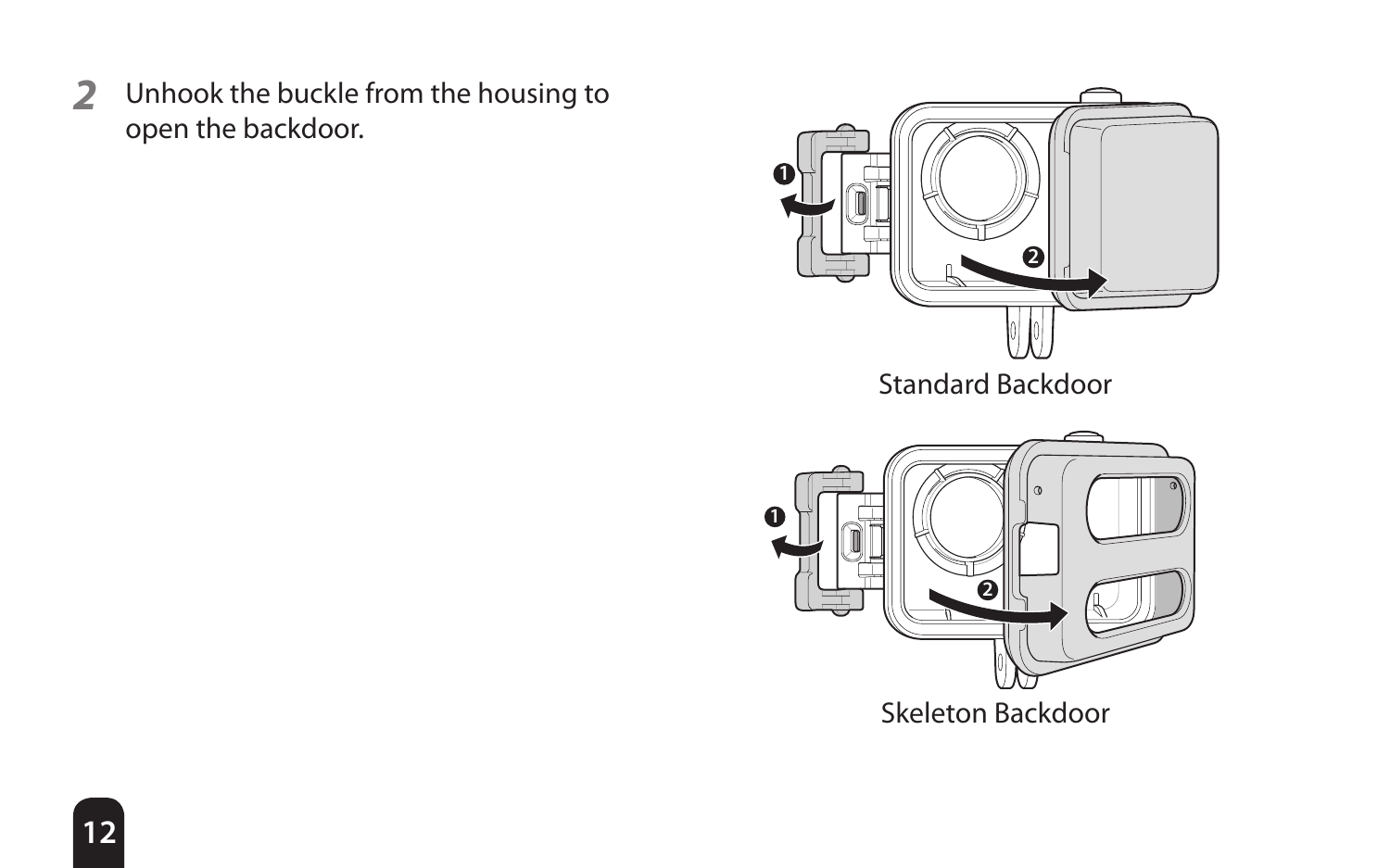**3** Insert the camera into the waterproof housing.



**4** Close the backdoor and hook the buckle into it. Press down on the latch firmly until the latch clicks shut.





**3**

Skeleton Backdoor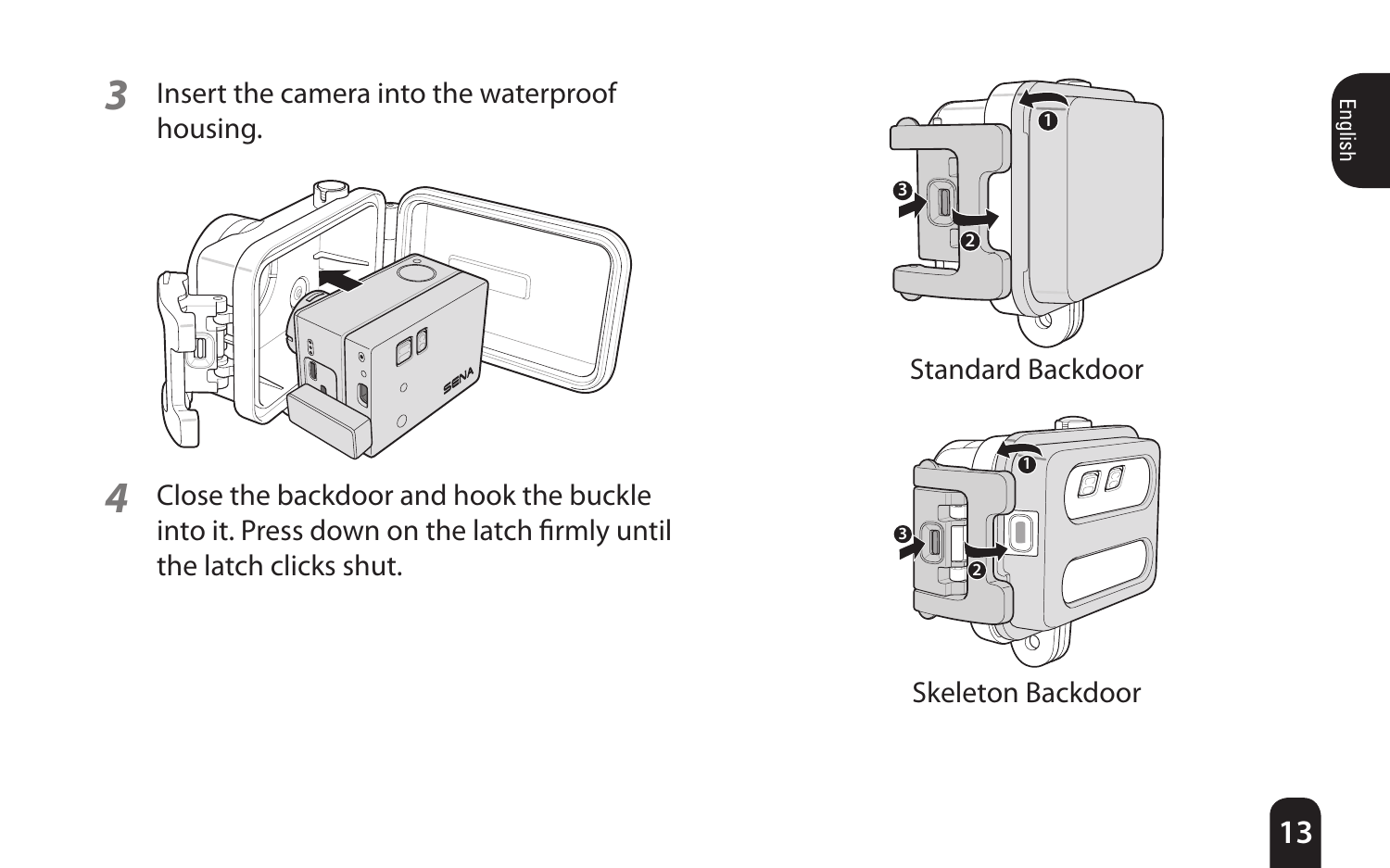- <span id="page-13-0"></span>Before using the waterproof housing in a wet environment, ensure that it is completely sealed.
	- Do not open the housing where it would be exposed to dust or sand, and be sure to remove any foreign objects from any part of the housing before closing the housing. Failure to observe these precautions could result in damage to the Bluetooth Audio Pack and the GoPro camera.

## **Replacing Backdoor**

**1** Remove the standard backdoor from the waterproof housing.

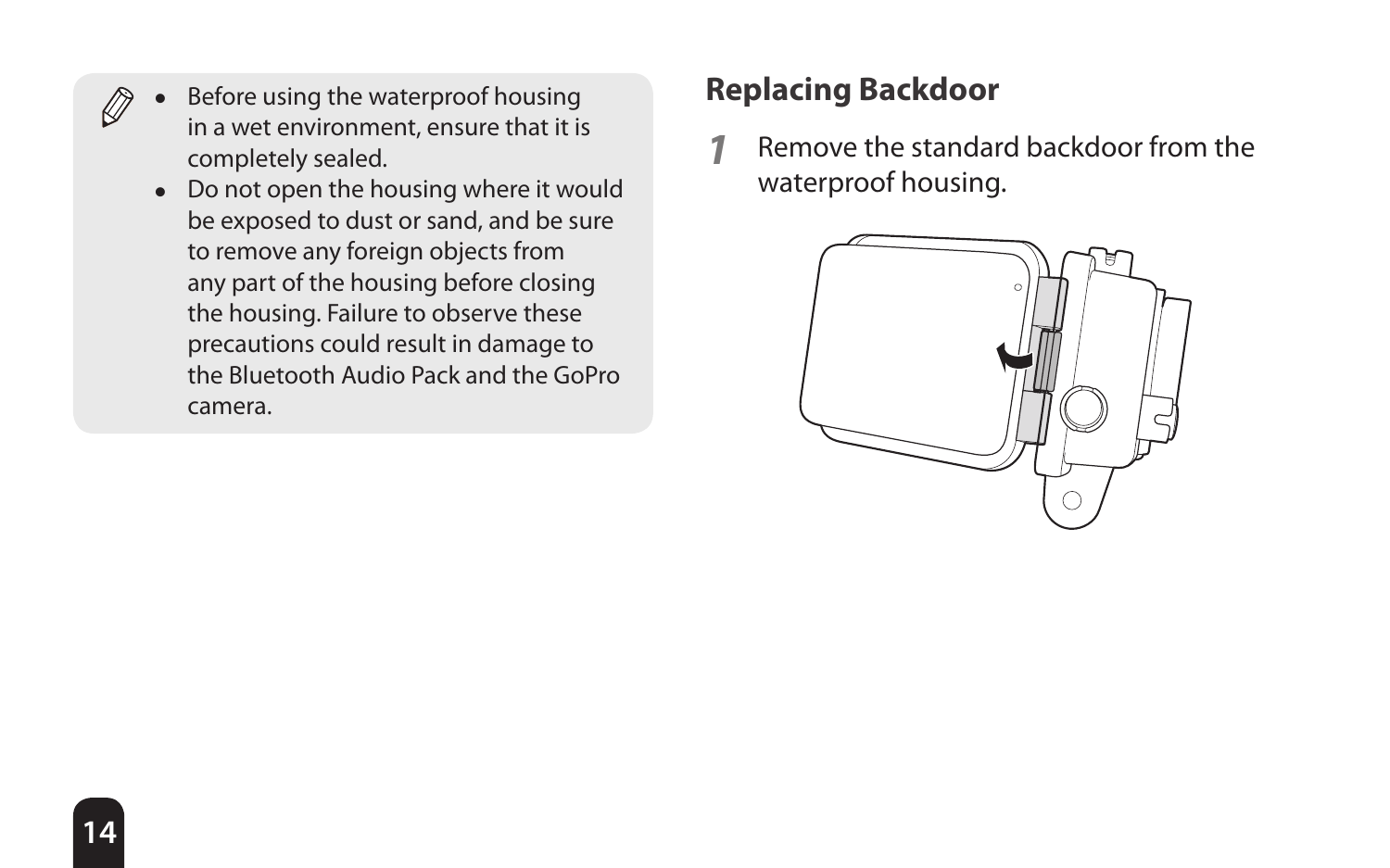<span id="page-14-0"></span>**2** Fit the skeleton backdoor to the hinge of the waterproof housing.



## **Powering On**

Push the Power Switch down to power on, then the LED will flash blue.

## **Powering Off**

Push the Power Switch upward to power off, then the LED will turn red and automatically be turned off shortly.

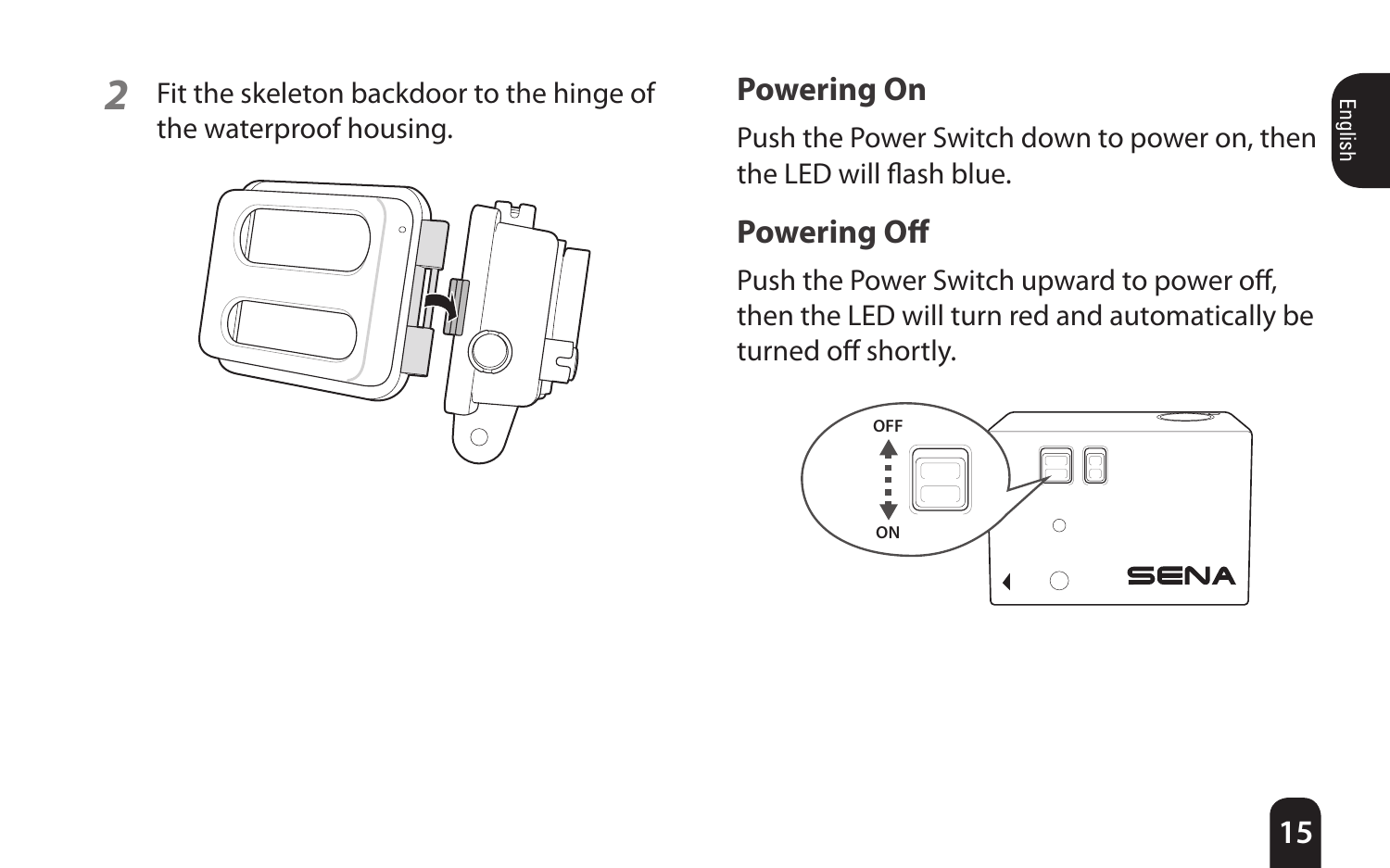<span id="page-15-0"></span>

| <b>Power</b><br>Switch | Mic<br><b>Switch</b> | <b>Audio Source</b>                                                                               |  |
|------------------------|----------------------|---------------------------------------------------------------------------------------------------|--|
|                        | Off                  | None                                                                                              |  |
| Off                    | On                   | Internal microphone of<br>the Bluetooth Audio Pack                                                |  |
|                        | Off                  | Microphone of Bluetooth<br>headset                                                                |  |
| Ωn                     | On                   | Internal microphone<br>of the Bluetooth Audio<br>Pack + microphone of<br><b>Bluetooth headset</b> |  |

## **Charging**

You can charge the Bluetooth Audio Pack by connecting a USB power & data cable into a computer USB port or USB wall charger. You can use any standard mini-USB cable including the USB cable supplied in the GoPro® to charge the Bluetooth Audio Pack. The LED turns red while charging, and turns blue when the Bluetooth Audio Pack is fully charged. It takes about 2.5 hours to fully charge.

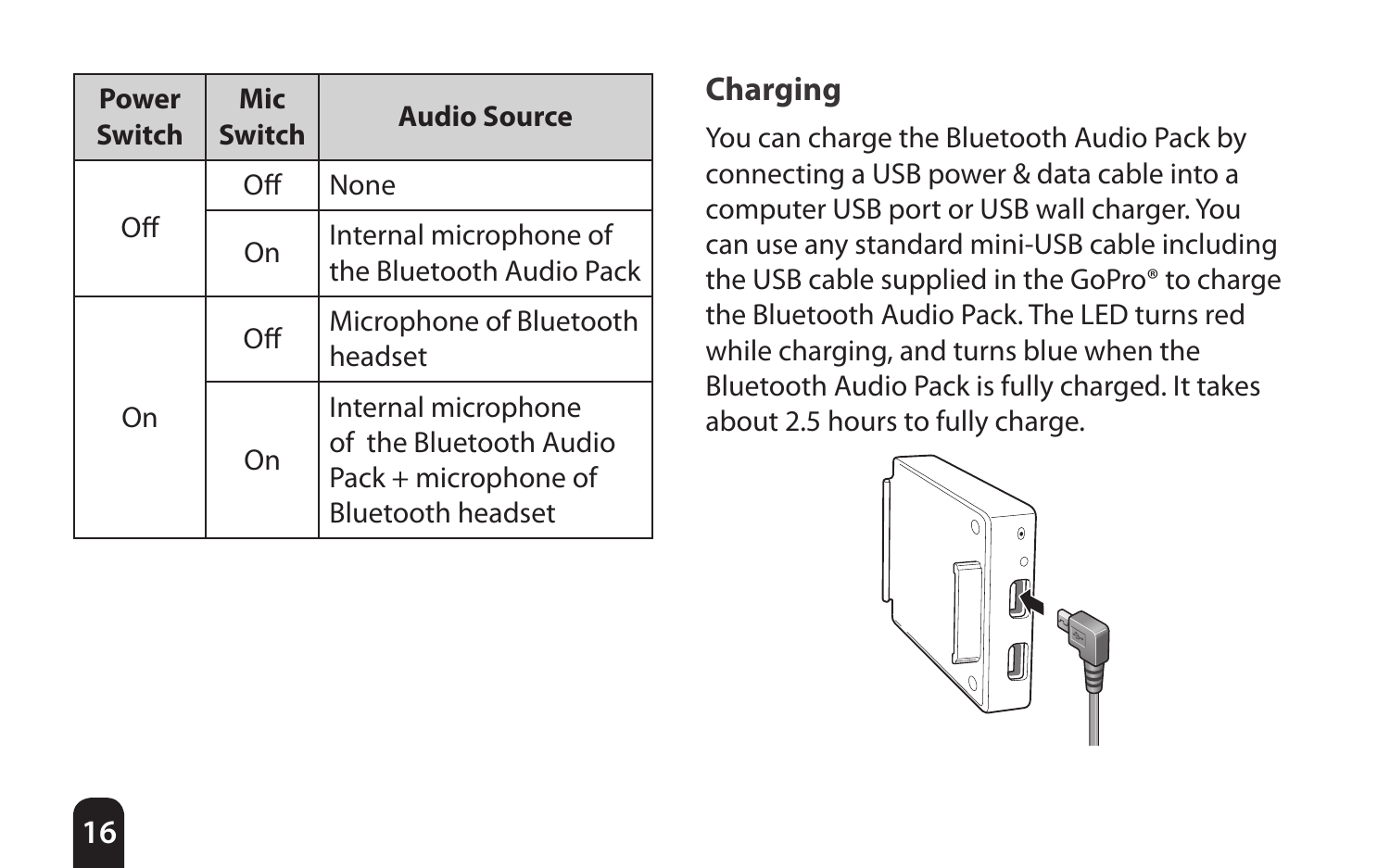<span id="page-16-0"></span>When using the skeleton backdoor, you can charge the Bluetooth Audio Pack by connecting any mini-USB cable, including the cable supplied by GoPro, as shown image.



## **Checking Battery Level**

When you power on the Bluetooth Audio Pack, you can check the battery level in the LED indicator flashing red as below.

| LED       | <b>Status</b>                                |  |  |  |
|-----------|----------------------------------------------|--|--|--|
| 4 flashes | High, 70 to 100 % remaining<br>battery       |  |  |  |
| 3 flashes | Medium, 30 to 70 % remaining<br>battery      |  |  |  |
|           | 2 flashes   Low, 0 to 30 % remaining battery |  |  |  |

Press the Pairing Button 3 times, you can check the battery level with voice prompts from a connected headset.

When the remaining battery is low, you will also hear a voice prompt saying **"GoPro Pack low battery"** from the connected headset. The Bluetooth Audio Pack will be turned off after 3 minutes.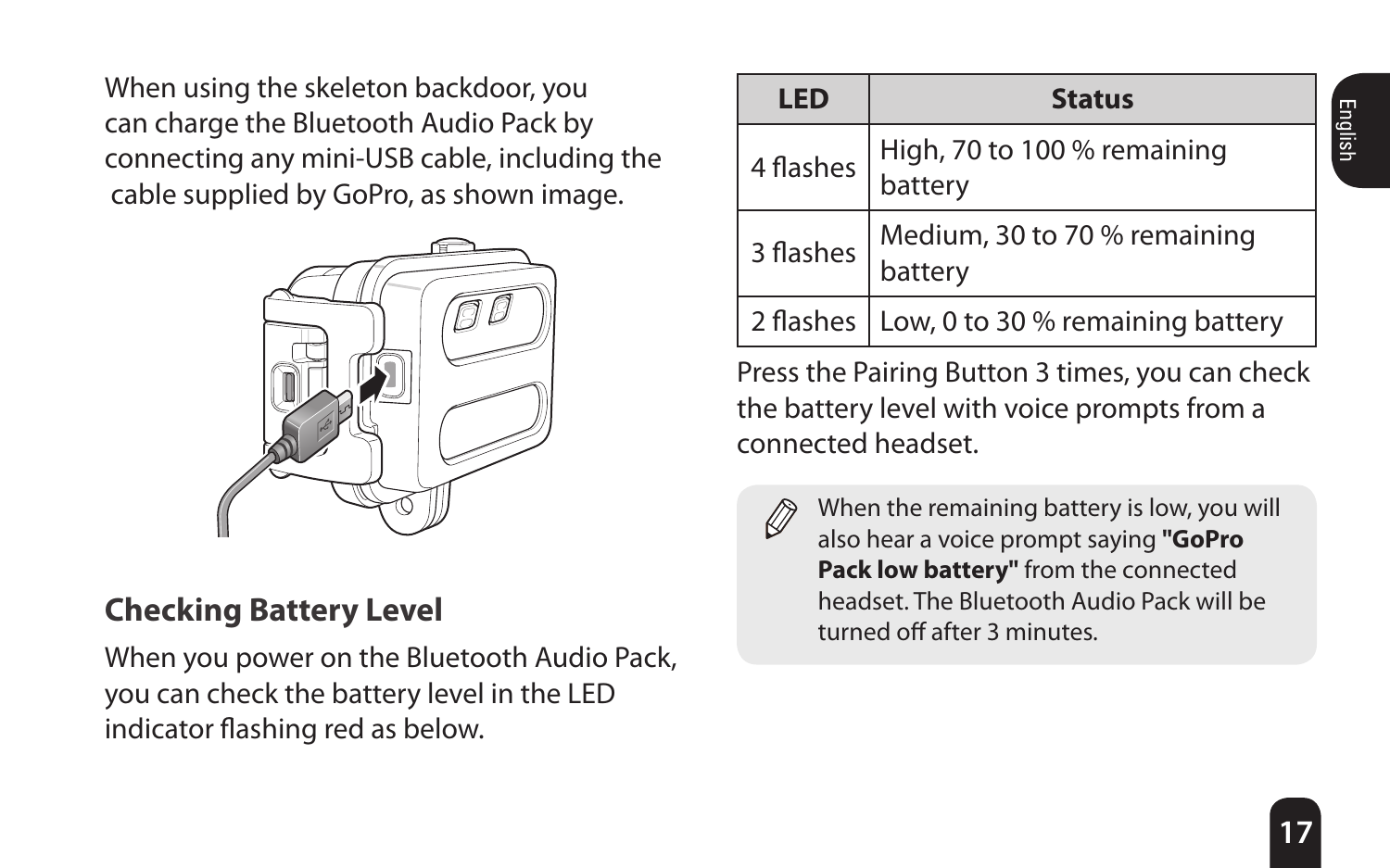## <span id="page-17-0"></span>**Fault Reset**

When the Bluetooth Audio Pack is not working properly or is in faulty status for any reason, you can reset it.

You may reset by having the Bluetooth Audio Pack powered on and pushing the Reset Pin Hole at the back of it. Insert a paper clip into the Reset Pin Hole and press the reset button with light pressure. After the fault reset is completed, it will be automatically turned on.

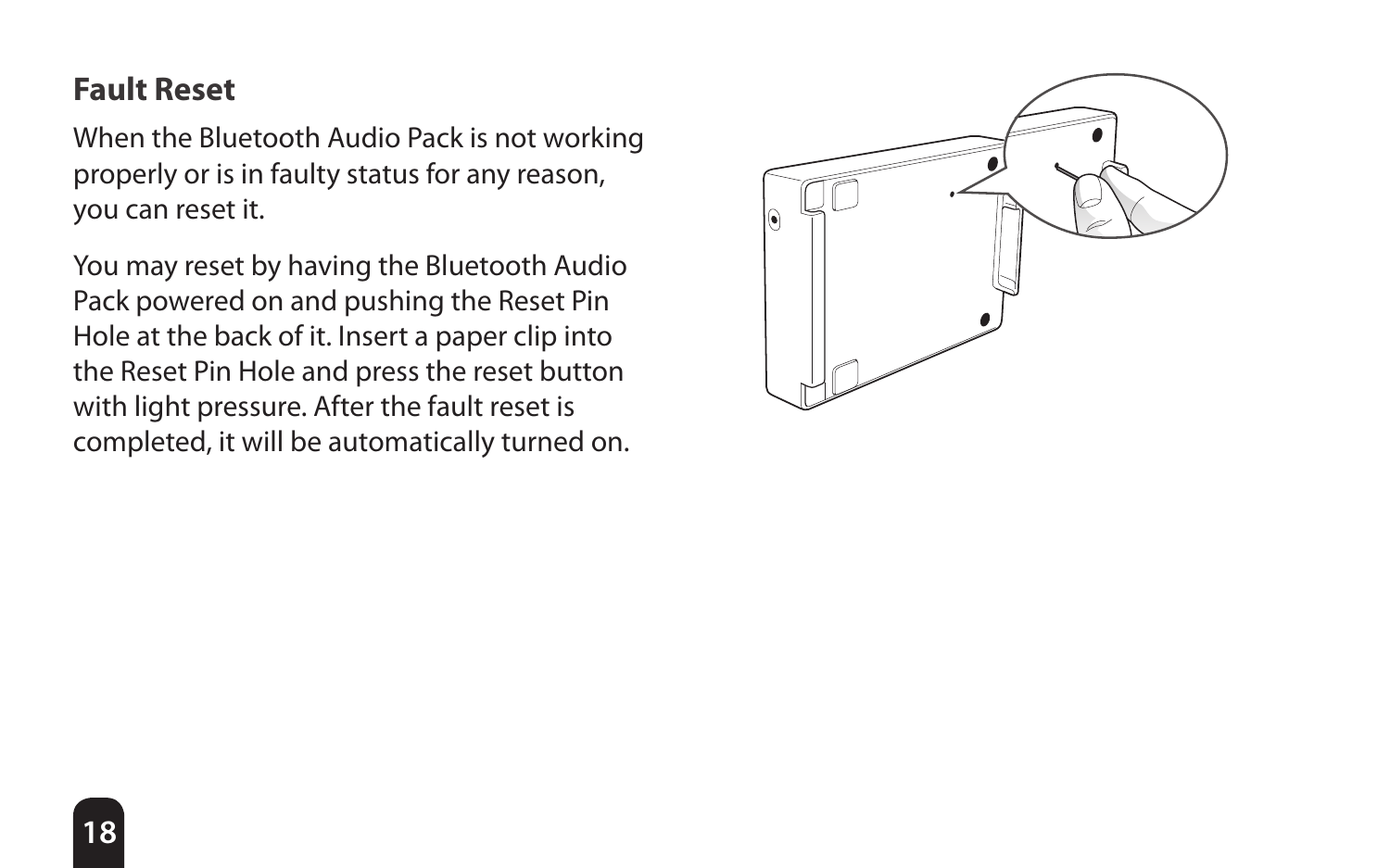## <span id="page-18-0"></span>**Factory Reset**

Through the factory reset, you can restore the factory default settings of the Bluetooth Audio Pack. Then all of the previous pairing information is deleted.

- **1** Press and hold the Pairing Button for 10 seconds to enter the factory reset mode. Then the LED will turn red and you can hear the voice prompts from the connected headset.
- **2** Press the Pairing Button again to reset the Bluetooth Audio Pack.





If you do not press the Pairing Button within 10 seconds after being entered to the factory reset mode, the Bluetooth Audio Pack will exit the factory reset mode automatically.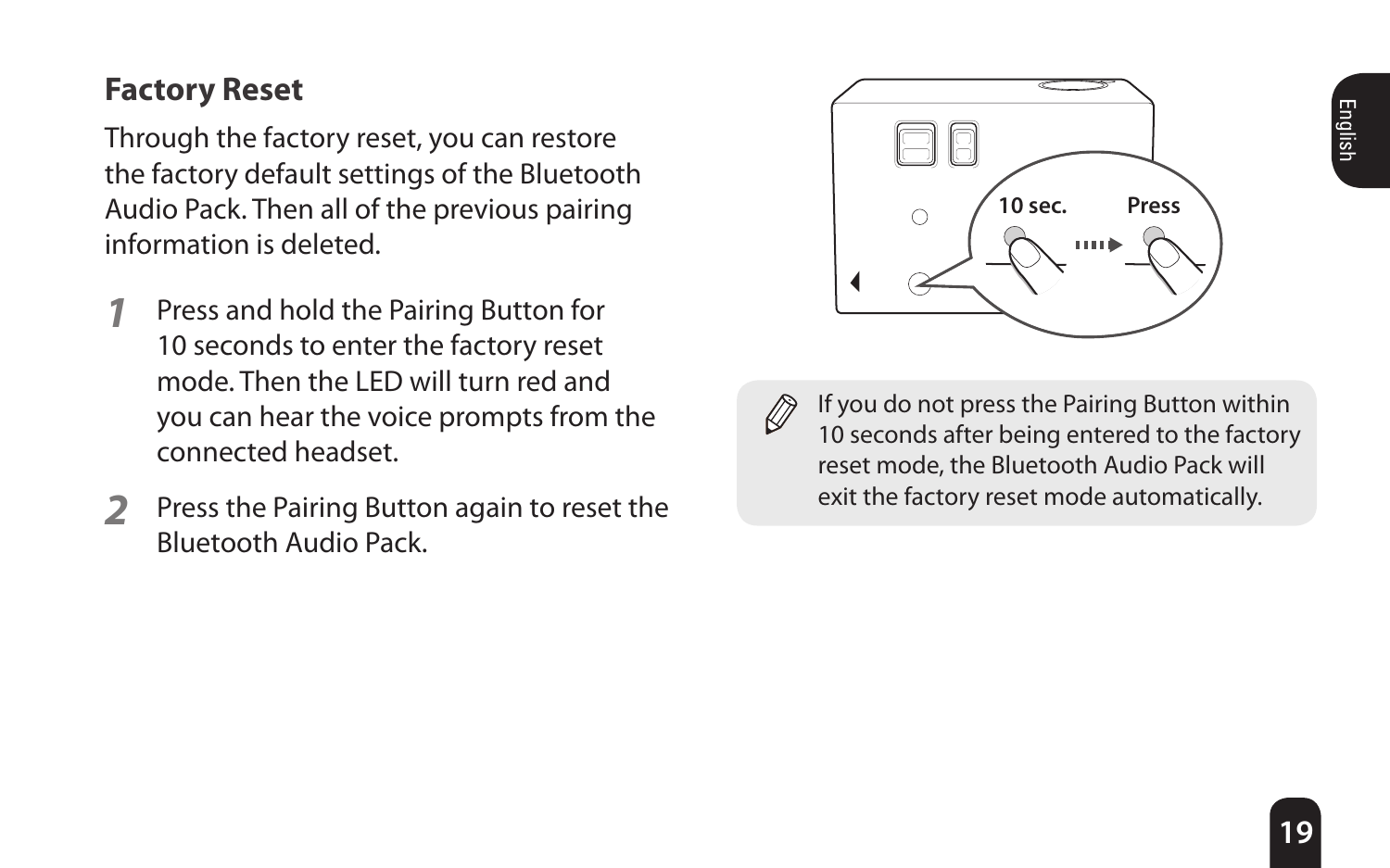# <span id="page-19-0"></span>**4. OPERATION**

| <b>Headset</b> | <b>Audio Recording</b><br>Mode                                                                                                                                                                                                                                                                                                                                                                                                             |  | Mic<br>Switch | <b>Application</b> |    | <b>Headset</b>                                            |                 | <b>Audio Recording</b><br>Mode | <b>Mic</b><br>Switch                          | <b>Application</b> |                                                              |                                                                                                                                   |
|----------------|--------------------------------------------------------------------------------------------------------------------------------------------------------------------------------------------------------------------------------------------------------------------------------------------------------------------------------------------------------------------------------------------------------------------------------------------|--|---------------|--------------------|----|-----------------------------------------------------------|-----------------|--------------------------------|-----------------------------------------------|--------------------|--------------------------------------------------------------|-----------------------------------------------------------------------------------------------------------------------------------|
| Sena           | • CD-quality voice<br>Off<br>recording without<br>ambient sound<br>Ultra HD<br>Voice<br>Recording™<br>• CD-quality voice<br>recording with ambient<br>On<br>sound<br>• Normal quality voice<br>Single<br>recording without<br>Voice<br>Off<br>ambient sound<br>· Advanced Noise<br>Control™<br>Normal<br>Voice<br>Recording<br>• Normal quality voice<br>recording with ambient<br>O <sub>n</sub><br>sound<br>· Advanced Noise<br>Control™ |  |               |                    |    | Intercom<br>Sena                                          |                 |                                |                                               |                    | Off                                                          | · Intercom conversation<br>recording<br>· Normal quality voice<br>recording without                                               |
|                |                                                                                                                                                                                                                                                                                                                                                                                                                                            |  |               |                    |    |                                                           | Normal<br>Voice |                                | ambient sound<br>· Advanced Noise<br>Control™ |                    |                                                              |                                                                                                                                   |
|                |                                                                                                                                                                                                                                                                                                                                                                                                                                            |  |               |                    |    |                                                           |                 |                                | Voice                                         | Recording          | On                                                           | · Intercom conversation<br>recording<br>· Normal quality voice<br>recording with ambient<br>sound<br>· Advanced Noise<br>Control™ |
|                |                                                                                                                                                                                                                                                                                                                                                                                                                                            |  |               |                    |    |                                                           | Non-Sena        | Single                         | Normal<br>Voice                               | Off                | · Normal quality voice<br>recording without<br>ambient sound |                                                                                                                                   |
|                |                                                                                                                                                                                                                                                                                                                                                                                                                                            |  | Voice         | Recording          | On | · Normal quality voice<br>recording with ambient<br>sound |                 |                                |                                               |                    |                                                              |                                                                                                                                   |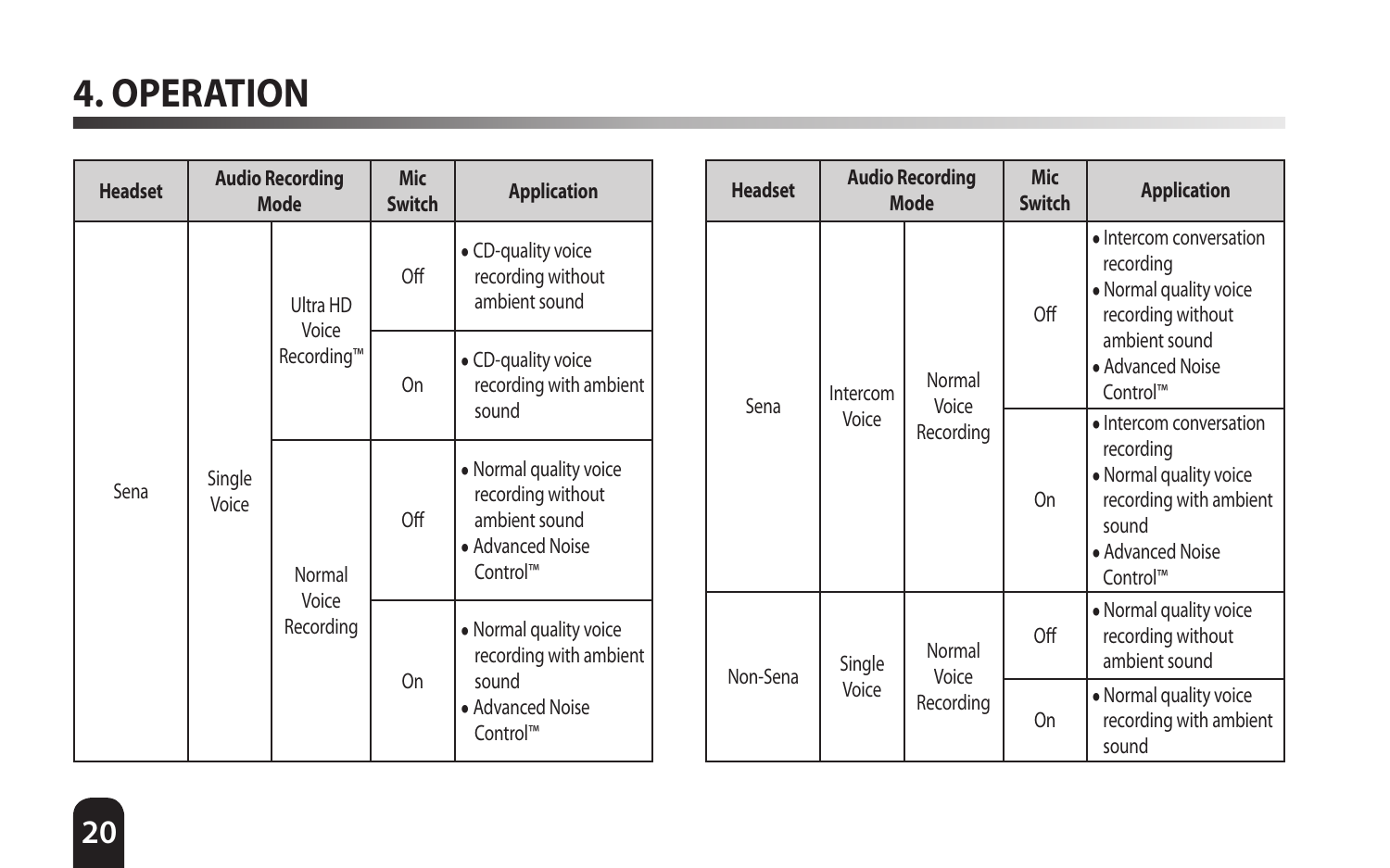## <span id="page-20-0"></span>**Pairing with Headsets**

To record your voice to the GoPro® by using the Bluetooth Audio Pack, you should pair the Bluetooth Audio Pack with a Bluetooth headset (or microphone). This pairing operation is only required once for each Bluetooth headset.

The Bluetooth Audio Pack will remain paired with the headsets after the first pairing process is completed and automatically connected to the paired headsets again within the connection range. The pairing procedures of the Sena headsets are different from those of the non-Sena headsets. Make sure to follow the procedures below before pairing each headset.

## **For Sena Headsets**

- **1** Press and hold the Pairing Button of the Bluetooth Audio Pack for 5 seconds until the LED flashes red and blue alternately.
- **2** Enter into the intercom pairing mode of the headset. Then the headset is paired automatically with the Bluetooth Audio Pack. You do not need to press any buttons for pairing. For details on intercom pairing, refer to the user's guide of Sena headset.
- **3** When the LED flashes blue, the pairing is completed. Then you will hear the voice prompt saying **"GoPro Pack connected"**  from the connected Sena headset.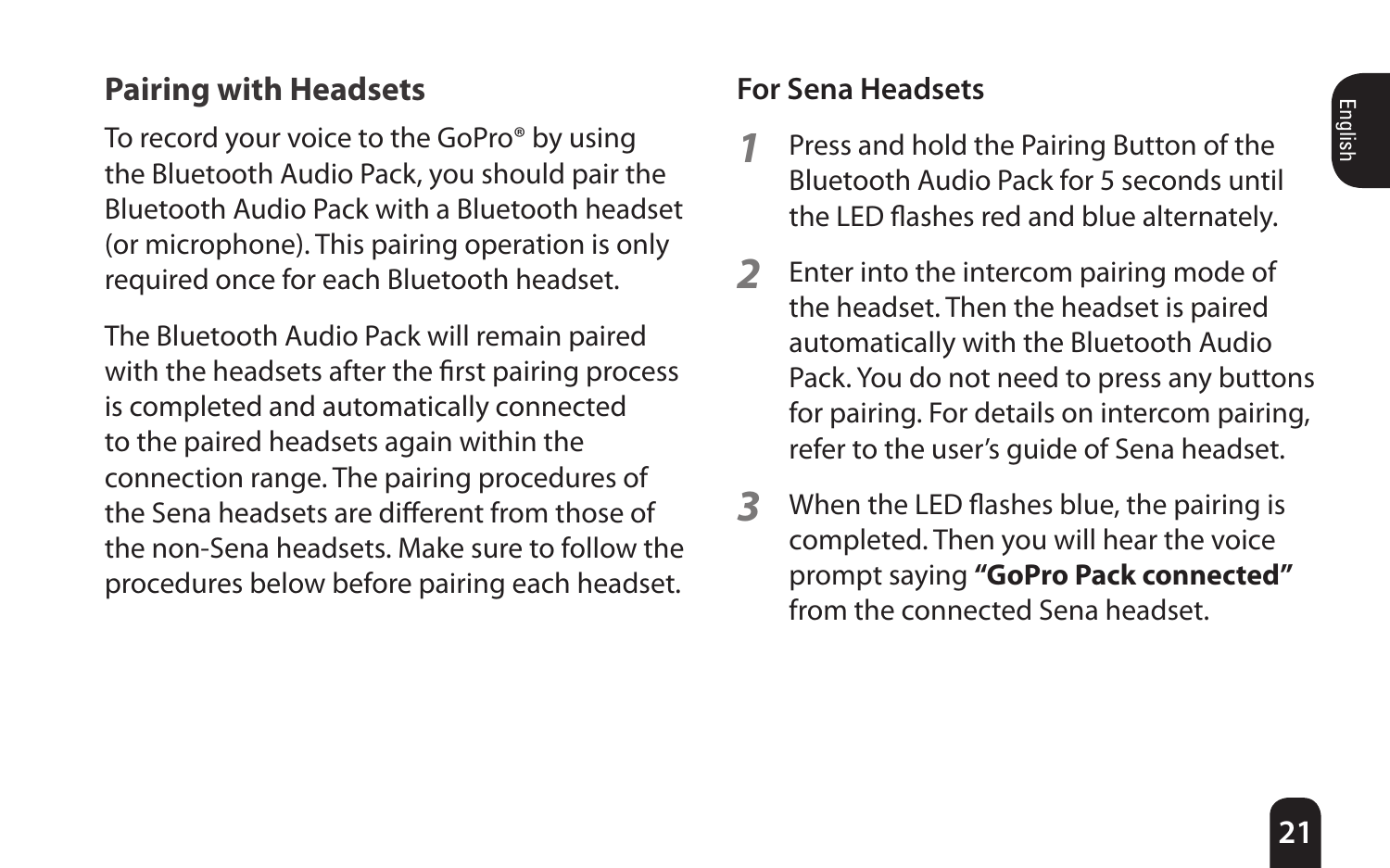## <span id="page-21-0"></span>**For Non-Sena Headsets**

- **1** Press and hold the Pairing Button of the Bluetooth Audio Pack for 5 seconds until the LED flashes red and blue alternately.
- **2** Enter into the handsfree pairing mode of the non-Sena headset. For details on handsfree pairing, refer to the user's guide of the corresponding headset.
- **3** When the LED flashes blue, the pairing is completed. Then you will hear the voice prompt saying **"GoPro Pack connected"** from the connected corresponding headset.
	- Ø

If the Bluetooth Audio Pack is disconnected from the paired headset suddenly even within the connection range, press the Pairing Button once to reconnect to each other.

## **Start Recording**

The Bluetooth Audio Pack will remain paired with the headsets and the audio channel is open after the first pairing process is completed. While the audio channel remains open, your voice or intercom conversation keeps being transferred to the GoPro®. Then start recording on the GoPro®, and your voice will be added to the video.

D

When you connect the GoPro® to the Bluetooth Audio Pack with the Audio Connector, the internal stereo microphones of the GoPro® are disabled and the internal stereo microphones of the Bluetooth Audio Pack operate as that of the GoPro®.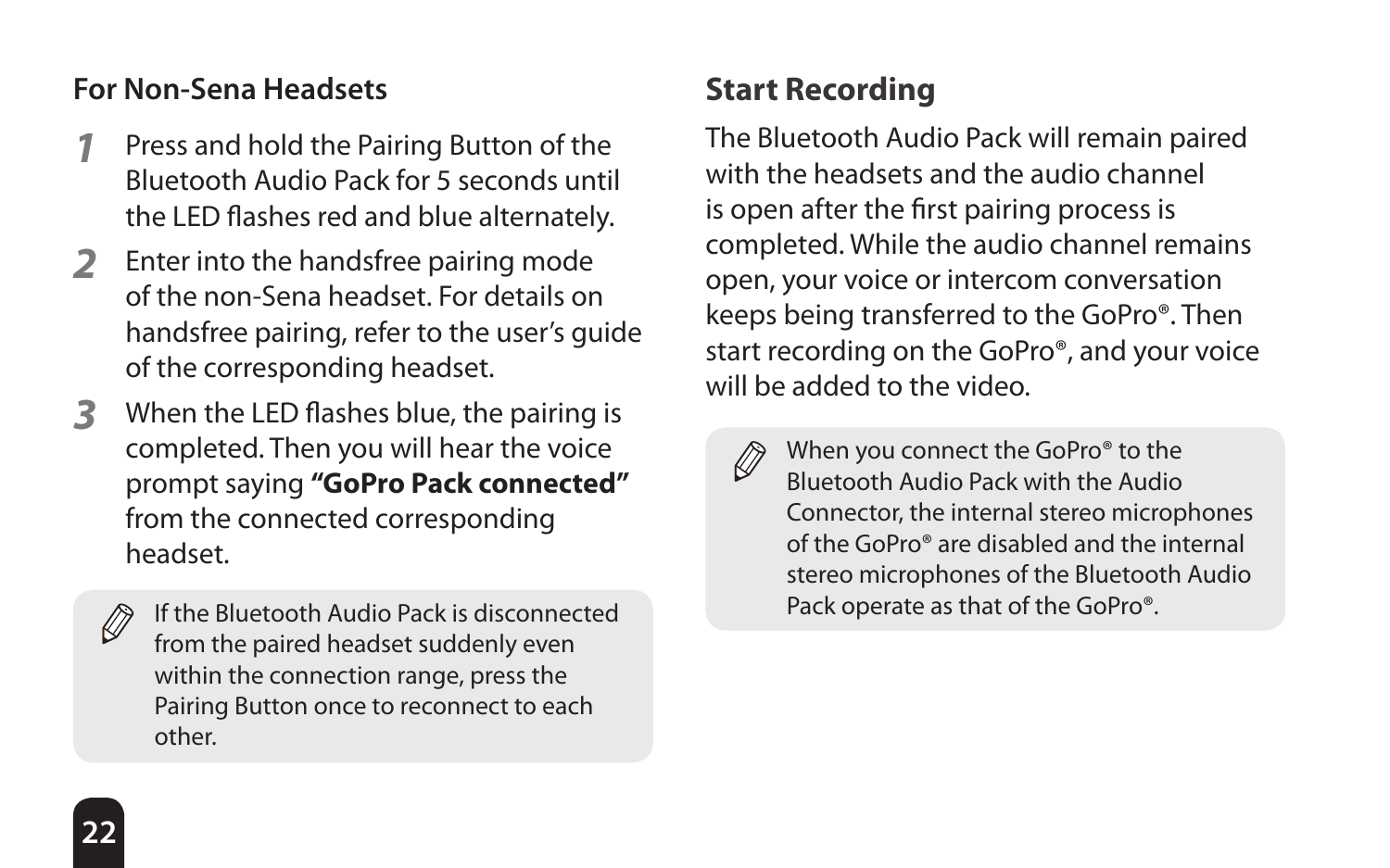## **For Sena Headsets**

You can connect the Bluetooth Audio Pack with Sena headsets and transfer the conversations to the Bluetooth Audio Pack by establishing intercom connections at the same time.

- **1** Turn on the paired Sena headset, and then the Bluetooth Audio Pack is automatically connected to the paired headsets. The audio channel between the Bluetooth Audio Pack and the Sena headset is open. Then the status LED of the Bluetooth Audio Pack flashes blue.
- **2** Start recording on the GoPro®.

You can record intercom conversation among two or three intercom friends who use Sena headsets. For details on intercom conversation, refer to the user's guide of Sena headset.



**Bluetooth Audio Pack Connection for Intercom**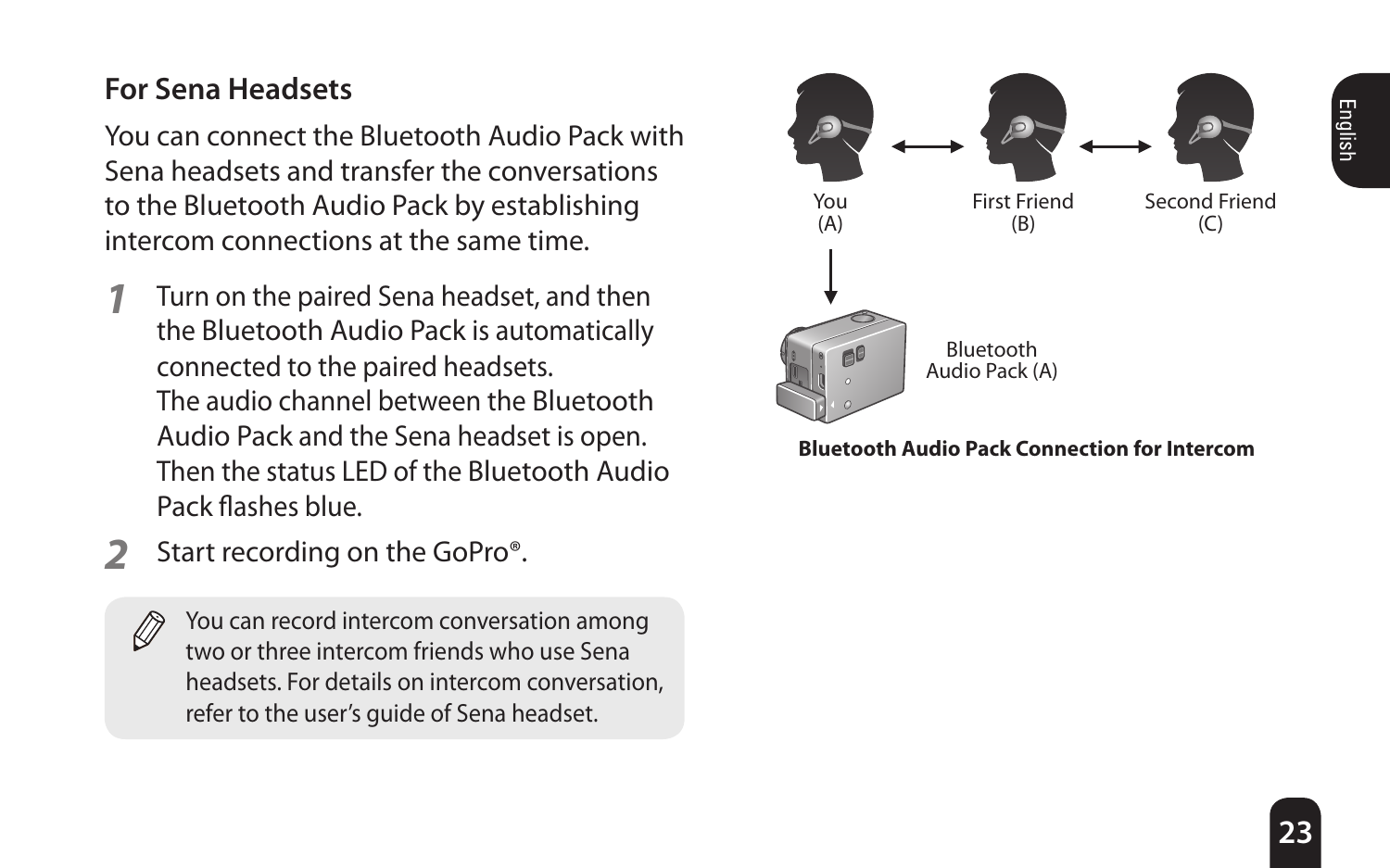

## **For Non-Sena Headsets**

You can connect the Bluetooth Audio Pack with non-Sena headsets and transfer your voice to the Bluetooth Audio Pack.

- **1** Turn on the paired non-Sena headset, and then the Bluetooth Audio Pack is automatically connected to the headset. The audio channel between the Bluetooth Audio Pack and the non-Sena headset is open. Then the status LED of the Bluetooth Audio Pack flashes blue.
- **2** Start recording on the GoPro®.
- 

You can open or close the audio channel between the Bluetooth Audio Pack and the headset by pressing the Pairing Button once on the Bluetooth Audio Pack or making a phone call on the headset. Please refer to the headset user's guide for more information.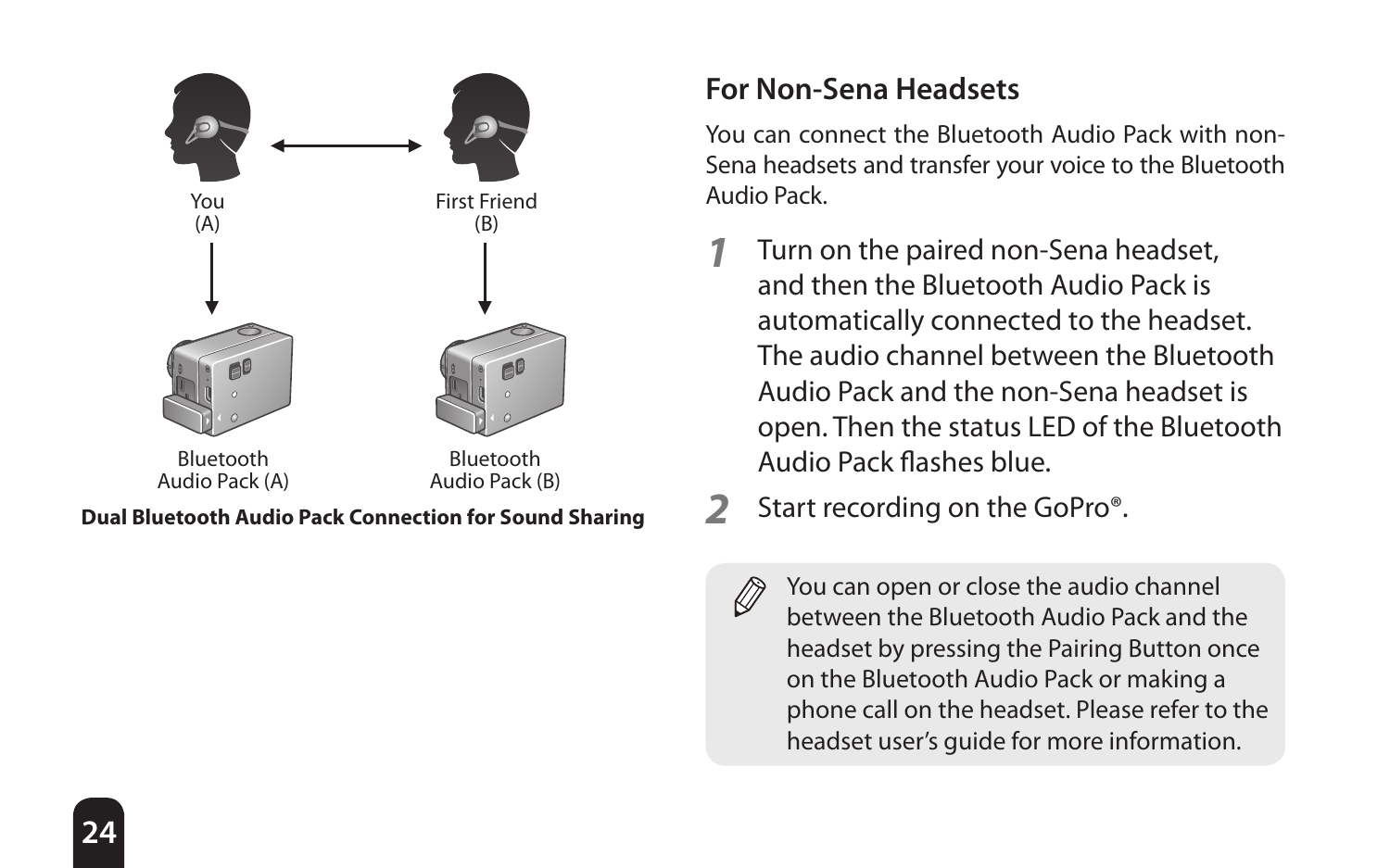## <span id="page-24-0"></span>**Ultra HD Voice Recording**™ **Mode & Normal Voice Recording Mode**

When using a Sena headset, Ultra HD Voice Recording™ is supported; it enables you to record your voice in CD-quality with live ambient sound. Ultra HD Voice Recording™ is available only when a single Sena headset is connected with the Bluetooth Audio Pack. It is not supported in conference intercom mode. When you are using a Sena headset, you may switch to Normal Voice Recording Mode if you want to apply normal quality voice recording with the Advanced Noise Control™ feature. If you use non-Sena Bluetooth headset, Normal Voice Recording Mode is the only mode that you may use. You can use this mode after upgrading the latest firmware of the Sena products.

## **Enabling the Ultra HD Voice Recording™ Mode**

Press the Pairing Button once to enable the Ultra HD voice mode. When the mode is set, you can hear a beep and the corresponding voice prompt.

## **Enabling the Normal Voice Recording Mode**

Press the Pairing Button once again to enable the Normal Voice Recording Mode. When the mode is set, you can hear a beep and the corresponding voice prompt.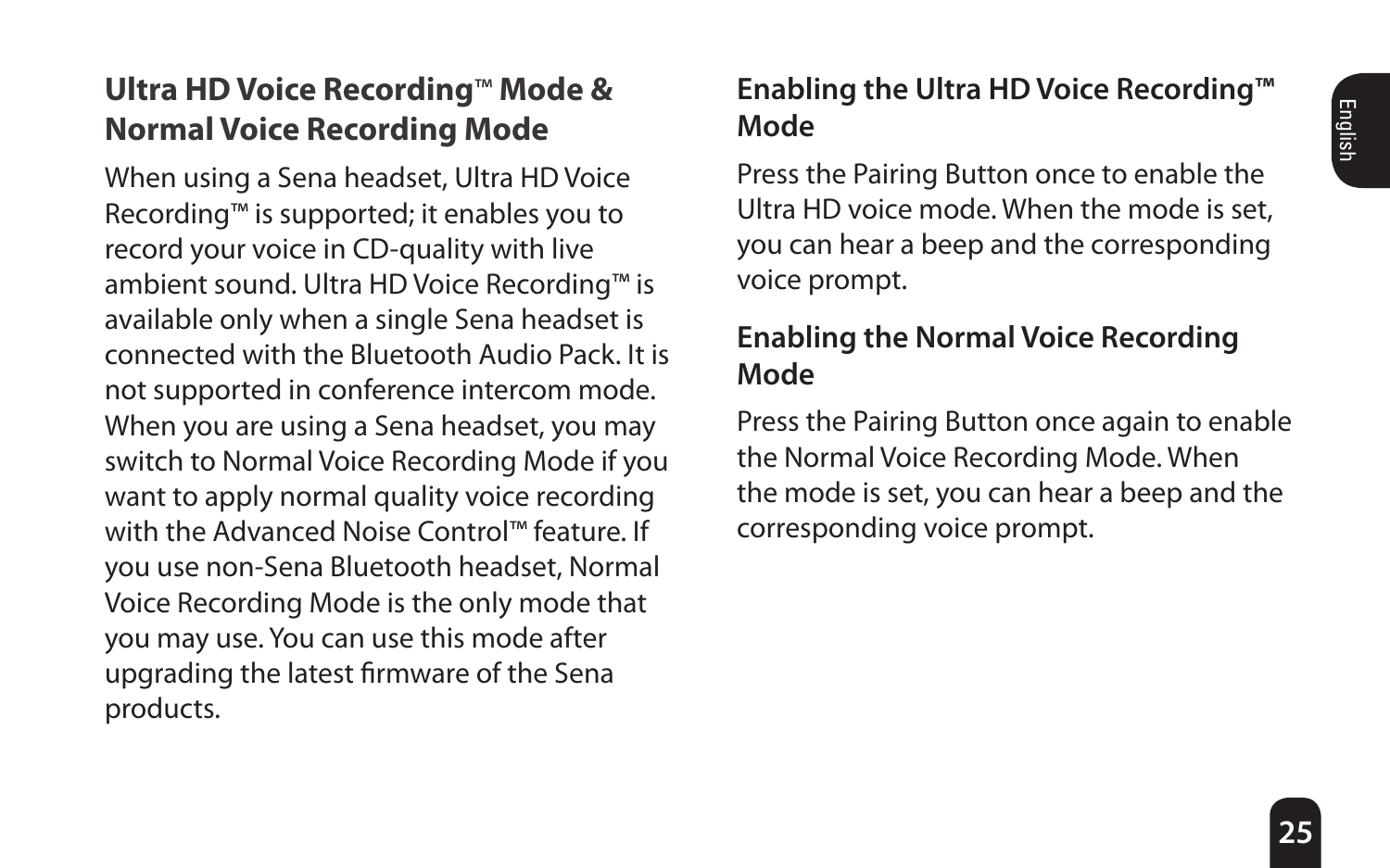## <span id="page-25-0"></span>**Sidetone Setting**

When using a Sena Headset, you can enable or disable the sidetone function while the audio channel between the Bluetooth Audio Pack and the headset is open. When the sidetone function is enabled, you can hear your own voice echoed from the Bluetooth Audio Pack through the headset.

## **Enabling the Sidetone**

Press the Pairing Button twice to enable the sidetone function.

## **Disabling the Sidetone**

Press the Pairing Button twice again to disable the sidetone function.

## **Bluetooth Audio Mix**

When you turn on the Mic Switch, the internal stereo microphones are activated; the Bluetooth Audio Pack transmits the mixed audio signals from the Bluetooth Audio Pack's internal microphones and the connected headset to the GoPro®. When the Mic Switch is turned off, only the Bluetooth Audio Pack from the headset are transferred to the GoPro®.

Ø

The Bluetooth Audio Mix function helps you to record your voice with ambient sound. When you are very close to the Bluetooth Audio Pack, your voice may be echoed and recorded together.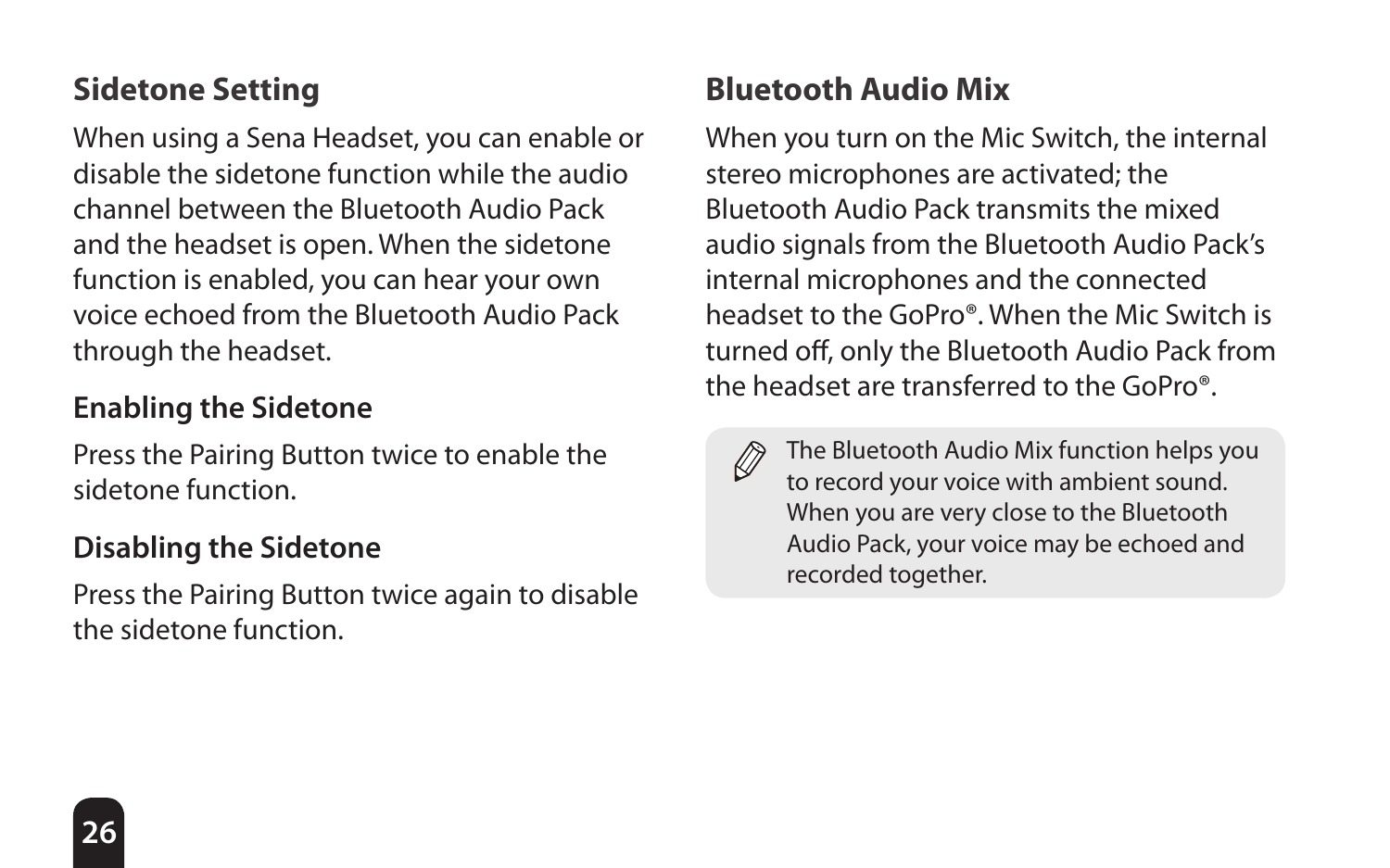## <span id="page-26-0"></span>**Firmware Upgrade**

The Bluetooth Audio Pack supports firmware upgrade function. Please visit Sena Bluetooth web site at **<www.sena.com>** to check the latest software downloads.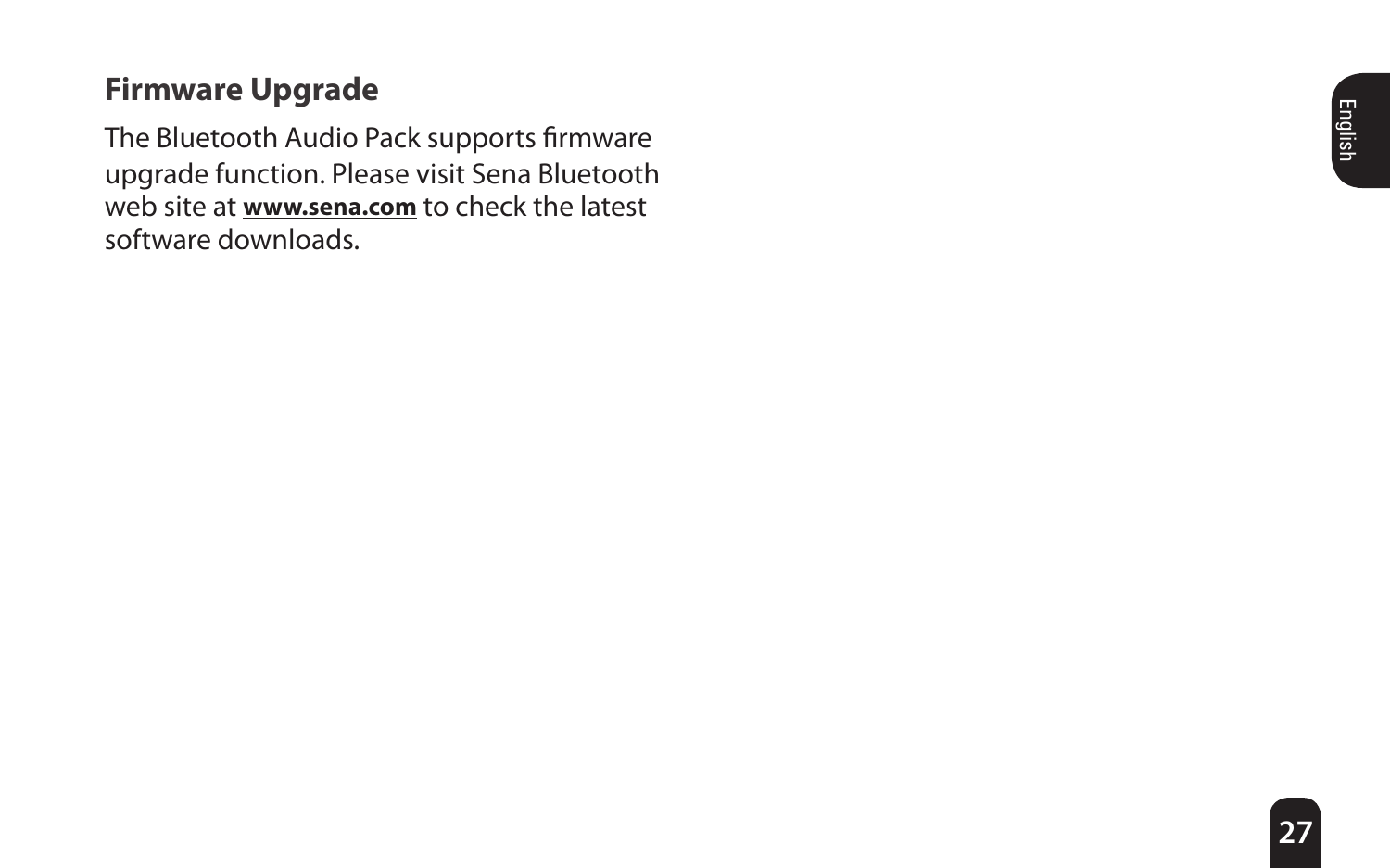# <span id="page-27-0"></span>**5. OPERATION QUICK REFERENCE**

| <b>Type</b>                                 | <b>Operation</b>                        | <b>Button</b>             | <b>Duration</b>   | LED                                     |
|---------------------------------------------|-----------------------------------------|---------------------------|-------------------|-----------------------------------------|
| <b>Basic</b>                                | Power on                                | Power<br>Switch           | Pushing<br>down   | Blue                                    |
| <b>Function</b>                             | Power off                               | Power<br>Switch           | Pushing<br>upward | Red                                     |
| Pairing                                     | Headset pairing                         | Pairing<br><b>Button</b>  | 5 sec             | Blue & red<br>alternatively<br>flashing |
|                                             | Reconnecting<br><b>Bluetooth device</b> | Pairing<br><b>Button</b>  | Pressing          |                                         |
| <b>Transmitting</b><br><b>Voice Signals</b> | Opening audio<br>channel                | Making<br>or<br>ending    |                   | Blue<br>flashing                        |
| for Non-Sena<br><b>Headsets</b>             | Closing audio<br>channel                | a phone<br>call<br>button |                   | Solid red                               |

| <b>Type</b>                                             | <b>Operation</b>                                                        | <b>Button</b>            | <b>Duration</b>         | LED          |
|---------------------------------------------------------|-------------------------------------------------------------------------|--------------------------|-------------------------|--------------|
| <b>Transmitting</b><br><b>Voice Signals</b><br>for Sena | Ultra HD Voice<br>Recording™ Mode<br>/ Normal Voice<br>Recording toggle | Pairing<br><b>Button</b> | Pressing                |              |
| <b>Headsets</b>                                         | Enabling/Disabling<br>the side tone<br>function                         | Pairing<br><b>Button</b> | Pressing<br>twice       |              |
| <b>Audio Mix</b>                                        | Audio Mix on                                                            | Mic<br>Switch            | Pushing<br>down         |              |
|                                                         | Audio Mix off                                                           | Mic<br>Switch            | Pushing<br>upward       |              |
| <b>Battery</b><br><b>Check</b>                          | Battery check                                                           | Pairing<br><b>Button</b> | Pressing<br>three times |              |
| <b>Factory Reset</b>                                    | <b>Entering factory</b><br>reset mode                                   | Pairing<br><b>Button</b> | 10 sec                  | Solid red    |
|                                                         | <b>Factory reset</b>                                                    | Pairing<br>Button        | Pressing                | Solid purple |

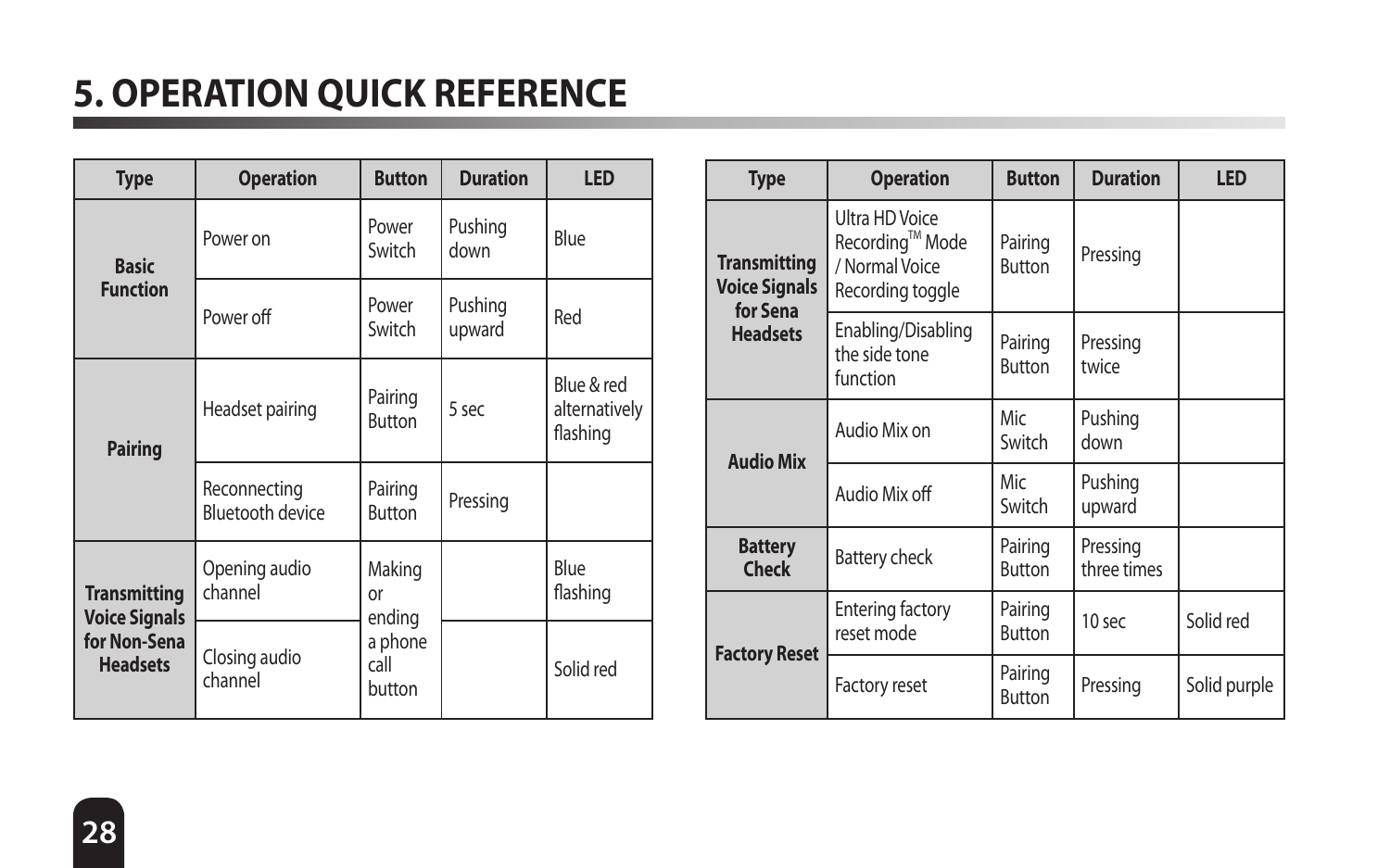# <span id="page-28-0"></span>**6. SPECIFICATIONS**

|         | <b>Talk time</b>                   |                      | 3 hours                                                                     |  |
|---------|------------------------------------|----------------------|-----------------------------------------------------------------------------|--|
|         | <b>Stand-by time</b>               |                      | 3 days                                                                      |  |
|         | <b>Operating temperature</b>       |                      | $-10^{\circ}$ C ~ 55 $^{\circ}$ C (14 $^{\circ}$ F ~ 131 $^{\circ}$ F)      |  |
| General | <b>Dimensions</b><br>(main module) |                      | 59 mm x 41 mm x 16.6 mm<br>(2.3 inch x 1.6 inch x 0.6 inch)                 |  |
|         | Weight                             |                      | 21q                                                                         |  |
|         | Working<br>distance                | Sena<br>headsets     | Ultra HD Voice Recording™:<br>Up to 100 meters (110 yards)                  |  |
|         |                                    | Non-Sena<br>headsets | Up to 100 meters (110 yards)<br>(It depends on the<br>headset performance.) |  |

| General          | <b>Battery</b>           | Charging<br>time | 2.5 hours                                          |  |
|------------------|--------------------------|------------------|----------------------------------------------------|--|
|                  |                          | <b>Type</b>      | Lithium polymer battery                            |  |
|                  |                          | <b>Version</b>   | Bluetooth 3.0                                      |  |
| <b>Bluetooth</b> | Profile                  |                  | Headset Profile (HSP).<br>Hands-Free Profile (HFP) |  |
|                  | Audio                    |                  | Internal stereo microphones                        |  |
|                  | <b>Compatible models</b> |                  | GoPro® Hero3. Hero3+                               |  |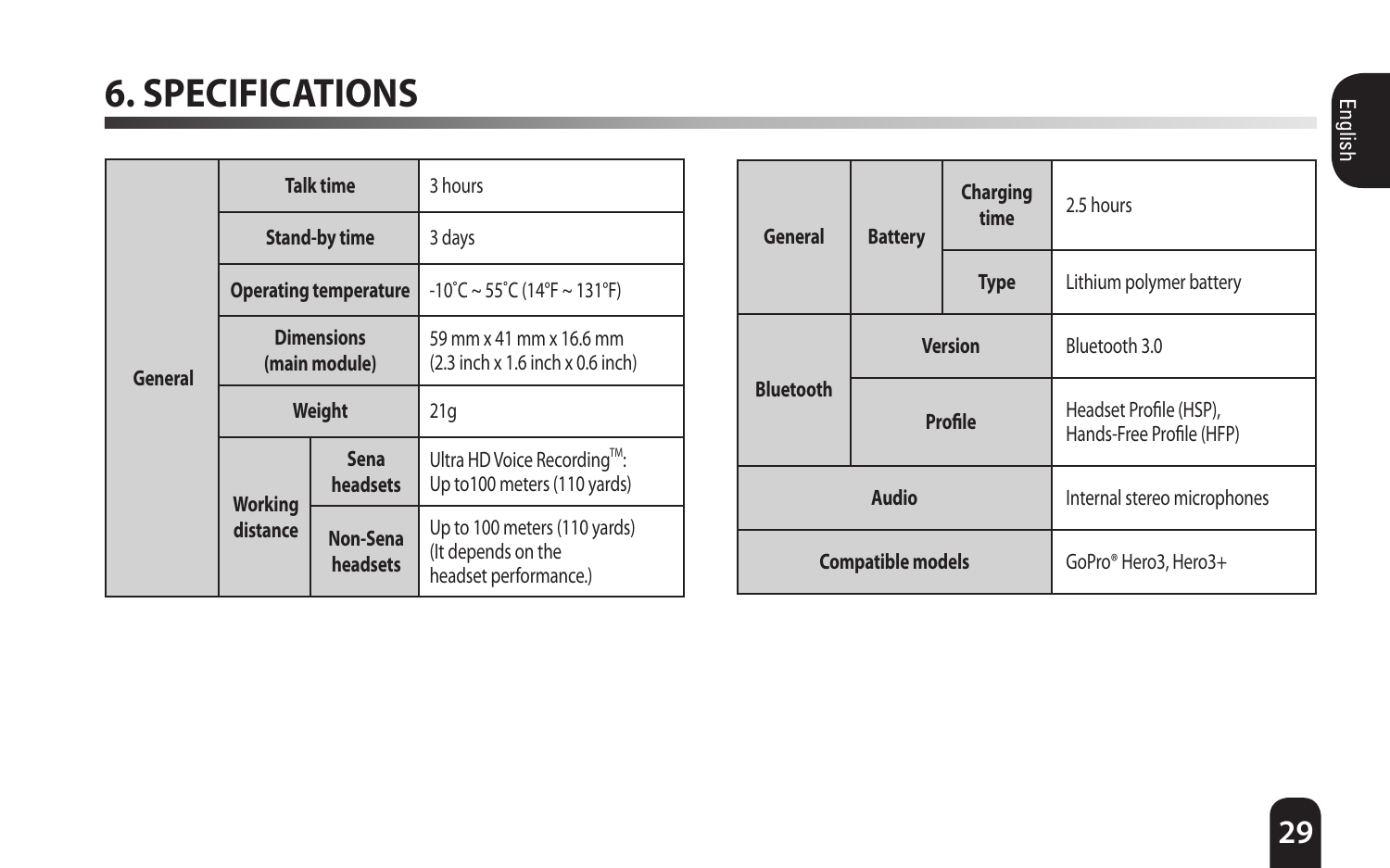## <span id="page-29-0"></span>**CERTIFICATION AND SAFETY APPROVALS**

#### **FCC Compliance Statement**

This device complies with part 15 of the FCC rules. Operation is subject to the following two conditions:

- (1) This device may not cause harmful interference, and
- (2) This device must accept any interference received, including interference that may cause undesired operation.

This equipment has been tested and found to comply with the limits for a Class B digital device pursuant to part 15 of the FCC rules. These limits are designed to provide reasonable protection against harmful interference in a residential installation.

This equipment generates, uses and can radiate radio frequency energy and, if not installed and used in accordance with the instructions, may cause harmful interference to radio communications. However, there is no guarantee that interference will not occur in a particular installation. If this equipment does cause harmful interference to radio or television reception, which can be determined by turning the equipment on and off, the user is encouraged to try to correct the interference by one or more of the following measures:

- Reorient or relocate the receiving antennae
- Increase the separation between the equipment and the receiver
- Connect the equipment into an outlet on a circuit different from that to which the receiver is connected.
- Consult the dealer or an experienced radio/ TV technician for help.

**30**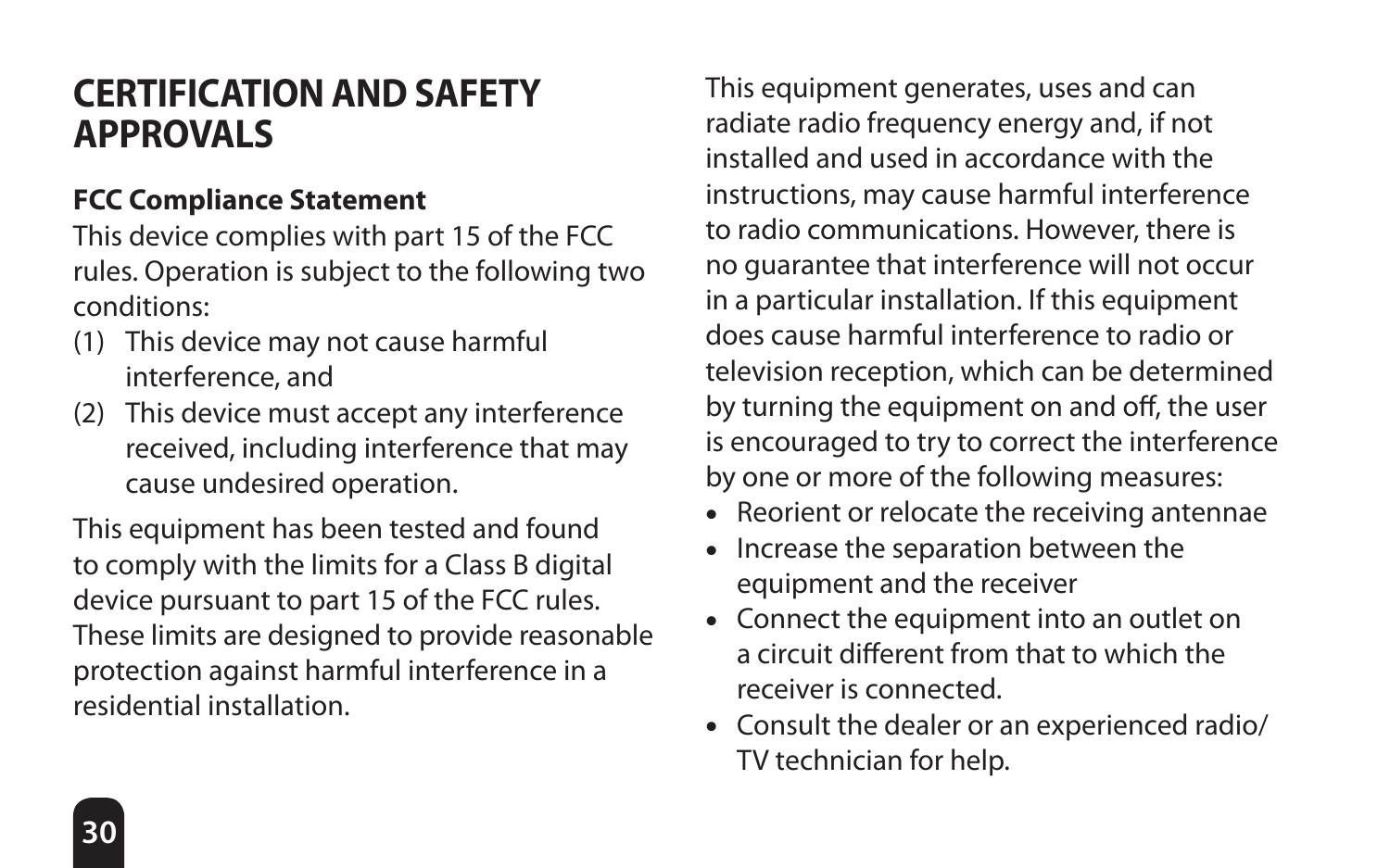#### <span id="page-30-0"></span>**FCC RF Exposure Statement**

This equipment complies with FCC radiation exposure limits set forth for an uncontrolled environment. End users must follow the specific operating instructions for satisfying RF exposure compliance. The antenna used for this transmitter must not transmit simultaneously with any other antenna or transmitter, except in accordance with FCC multi-transmitter product procedures.

#### **FCC Caution**

Any changes or modifications to the equipment not expressly approved by the party responsible for compliance could void user's authority to operate the equipment.

## **CE Declaration of Conformity**

This product is CE marked according to the provisions of the R&TTE Directive (1999/5/EC). Hereby, Sena declares that this product is in compliance with the essential requirements and other relevant provisions of Directive 1999/5/EC. For further information, please consult **<www.sena.com>**. Please note that this product uses radio frequency bands not harmonized within EU. Within the EU this product is intended to be used in Austria, Belgium, Denmark, Finland, France, Germany, Greece, Ireland, Italy, Luxembourg, The Netherlands, Portugal, Spain, Sweden, United Kingdom and within EFTA in Iceland, Norway and Switzerland.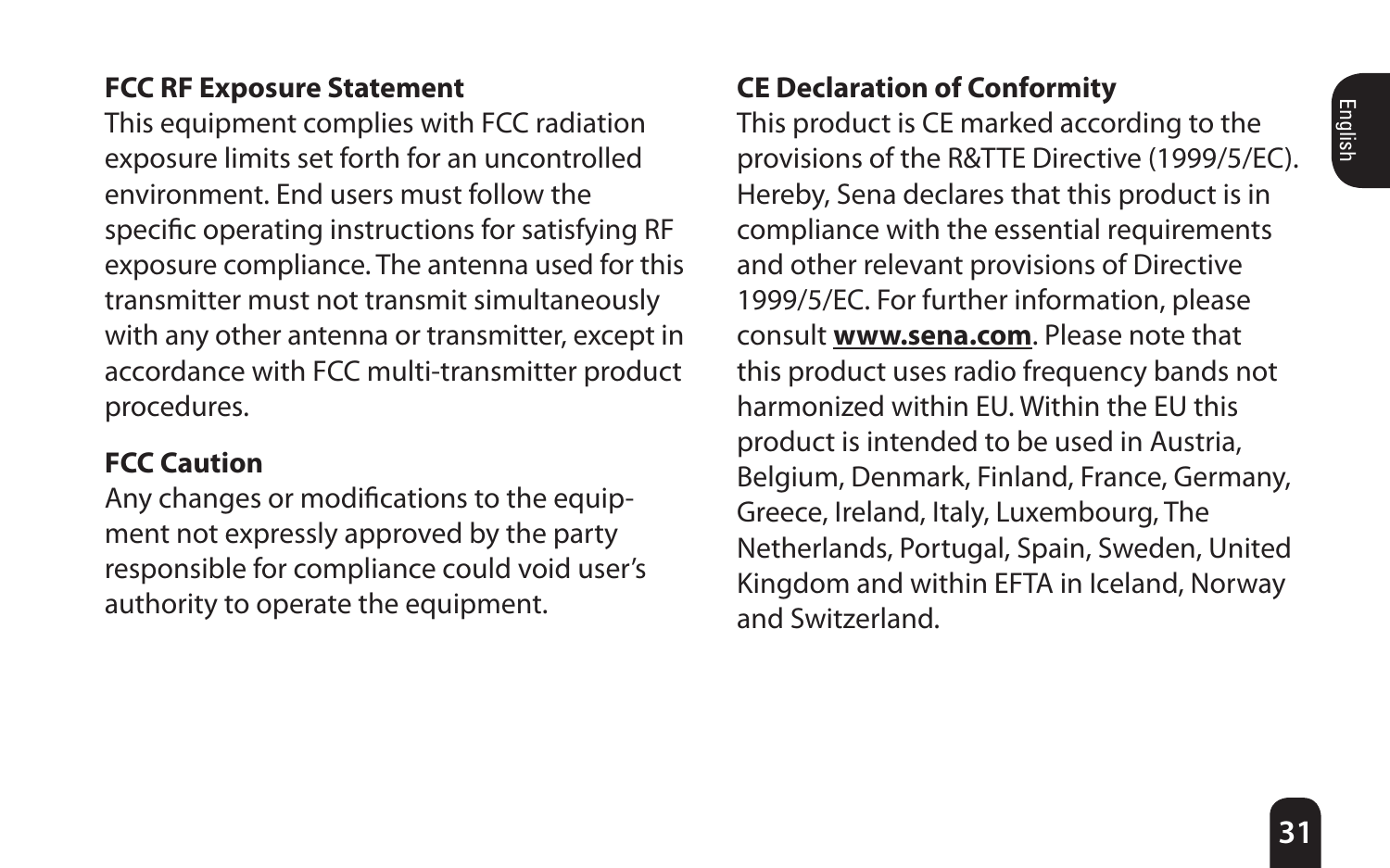## <span id="page-31-0"></span>**Industry Canada Statement**

This device complies with Industry Canada license-exempt RSS standard(s). Operation is subject to the following two conditions:

- (1) This device may not cause interference.
- (2) This device must accept any interference, including interference that may cause undesired operation of the device.

### **Bluetooth License**

The Bluetooth® word mark and logos are owned by the Bluetooth SIG, Inc. and any use of such marks by Sena is under license. Other trademarks and trade names are those of their respective owners.

The product is compliant with and adopts the Bluetooth® Specification 3.0 and has successfully passed all interoperability tests that are specified in the Bluetooth® specification. However, interoperability between the device and other Bluetooth®-enabled products is not guaranteed.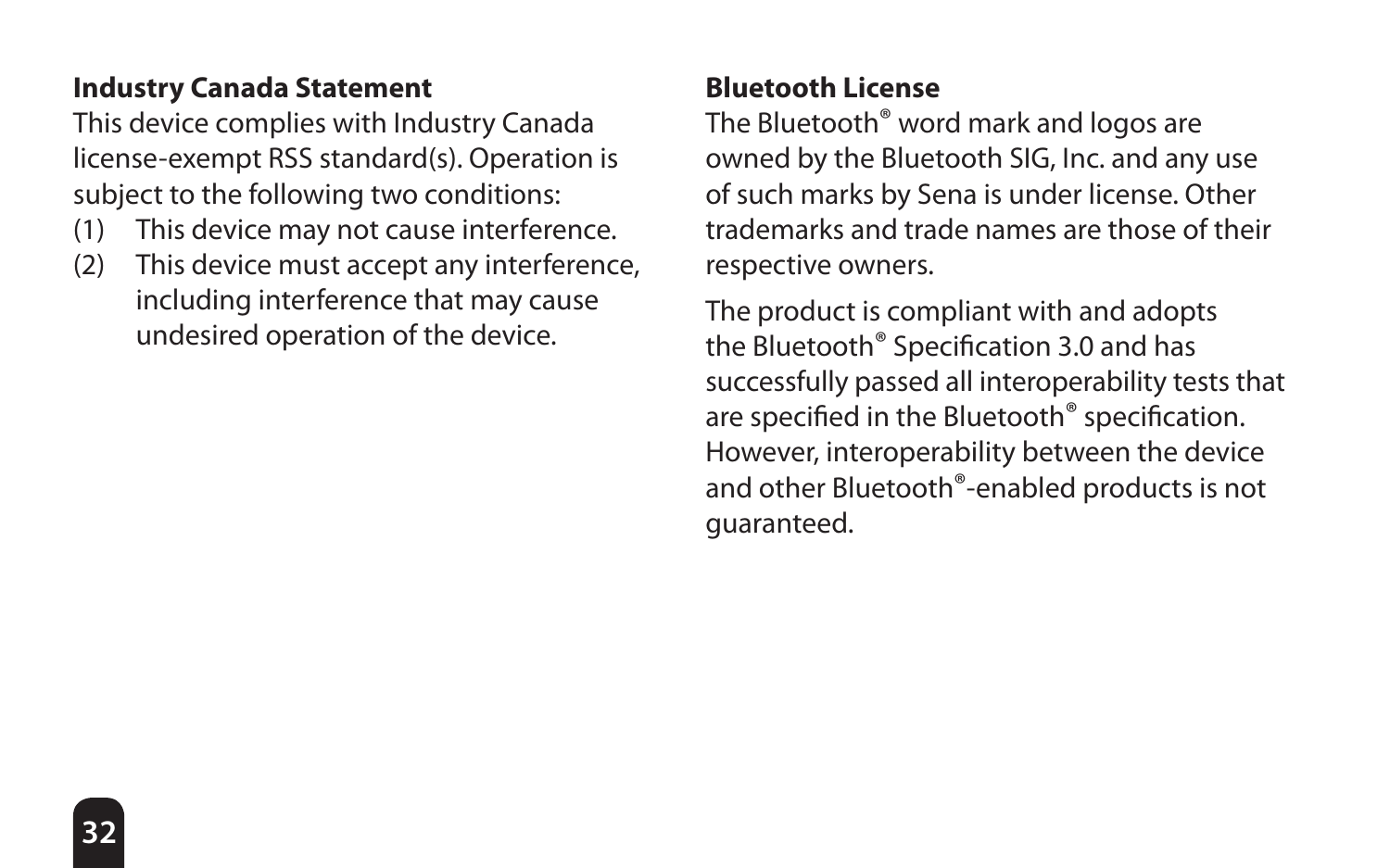#### <span id="page-32-0"></span>**WEEE (Waste Electrical and Electronic Equipment)**



 The crossed-out wheel bin symbol on the product, literature, or packaging reminds you that all electrical and electronic products, batteries, and accumulators must be taken to separate collection at the end

of their working life. This requirement applies to the European Union and other locations where separate collection systems are available. To prevent possible harm to the environment or human health from uncontrolled waste disposal, please do not dispose of these products as unsorted municipal waste, but hand it in at an official collection point for recycling.

# **SAFETY INFORMATION**

Please ensure that the product is properly used by observing the warnings and cautions below to prevent any risk and/or damage to property.

### **Product Storage and Management**

- Keep the product free of dust. It may damage mechanical and electronic parts of the product.
- Do not store the product in high temperatures as this may reduce the life span of electronic devices, damage the battery, and/or melt plastic parts of the product.
- Condensation may form in and on the product when you expose your product to sudden changes in temperature or when you use your product in a hot place, such as: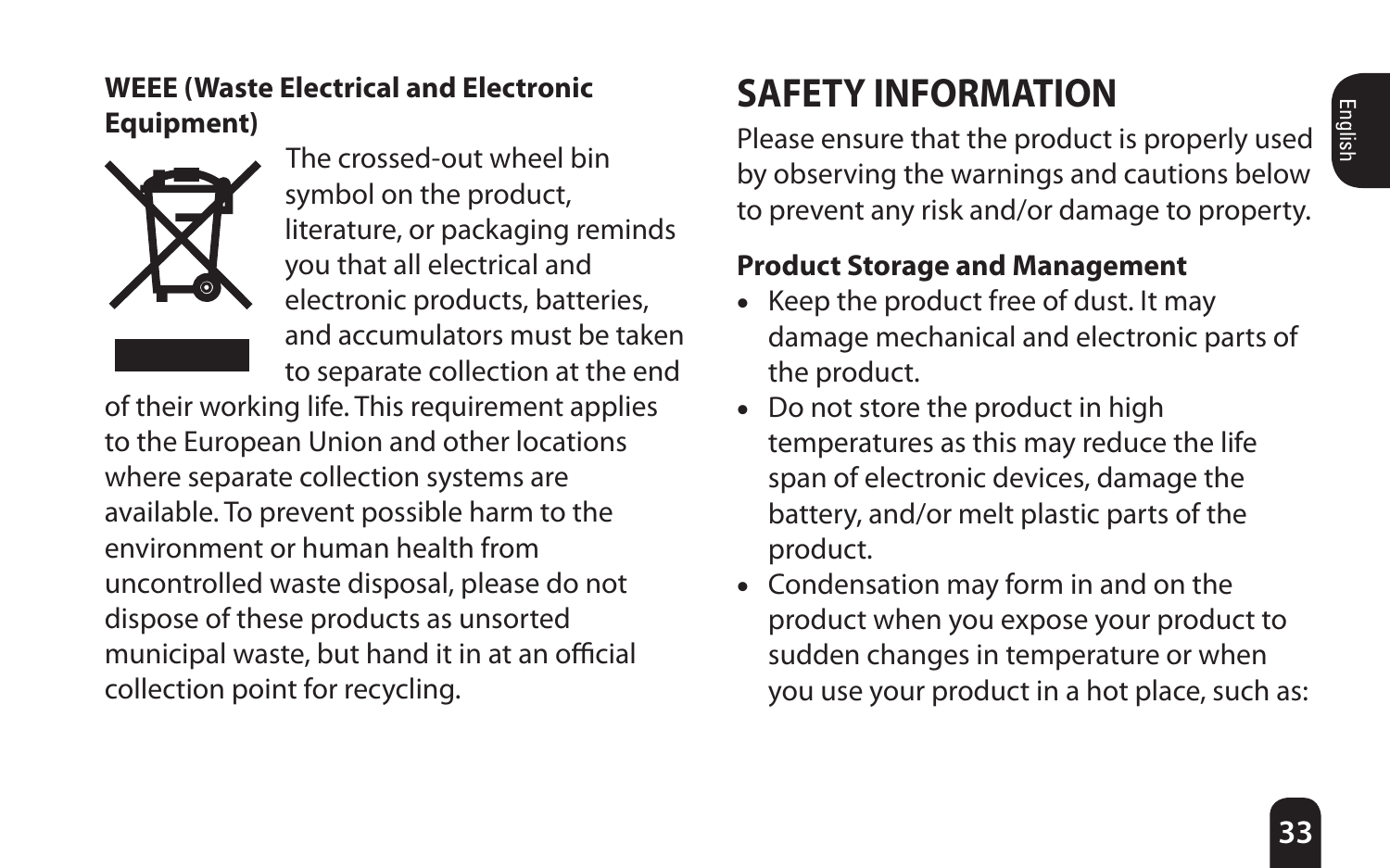- <span id="page-33-0"></span>(1) When you take your product outside from an air-conditioned room
- (2) When you bring your product from the cold place to a warm place
- (3) When you use your product in a hot, humid place
- (4) When you use your product after it rains
- To prevent condensation from forming, put your product inside a plastic bag and tightly seal it. Remove your product from the plastic bag after the temperature inside the bag is similar to the external temperature.
- Do not clean the product with cleaning solvents, toxic chemicals, or strong detergents as this may damage the product.
- Do not paint the product. Paint may obstruct moving parts or interfere with the normal operation of the product.
- Do not drop or otherwise shock the product. It may damage the product or its internal electronic circuits.
- Do not disassemble, repair or modify the product as this may damage the product and invalidate the product warranty.
- Do not store the product in humid environments, especially for long time storage.

## **Product Use**

- Do not cause impact to the product or touch it with sharp tools as this may damage the product.
- Do not use the product in high-temperatures or apply heat to the product as this may cause damage, explosion, or fire.
- Keep product away from pets or small children. They may damage the product.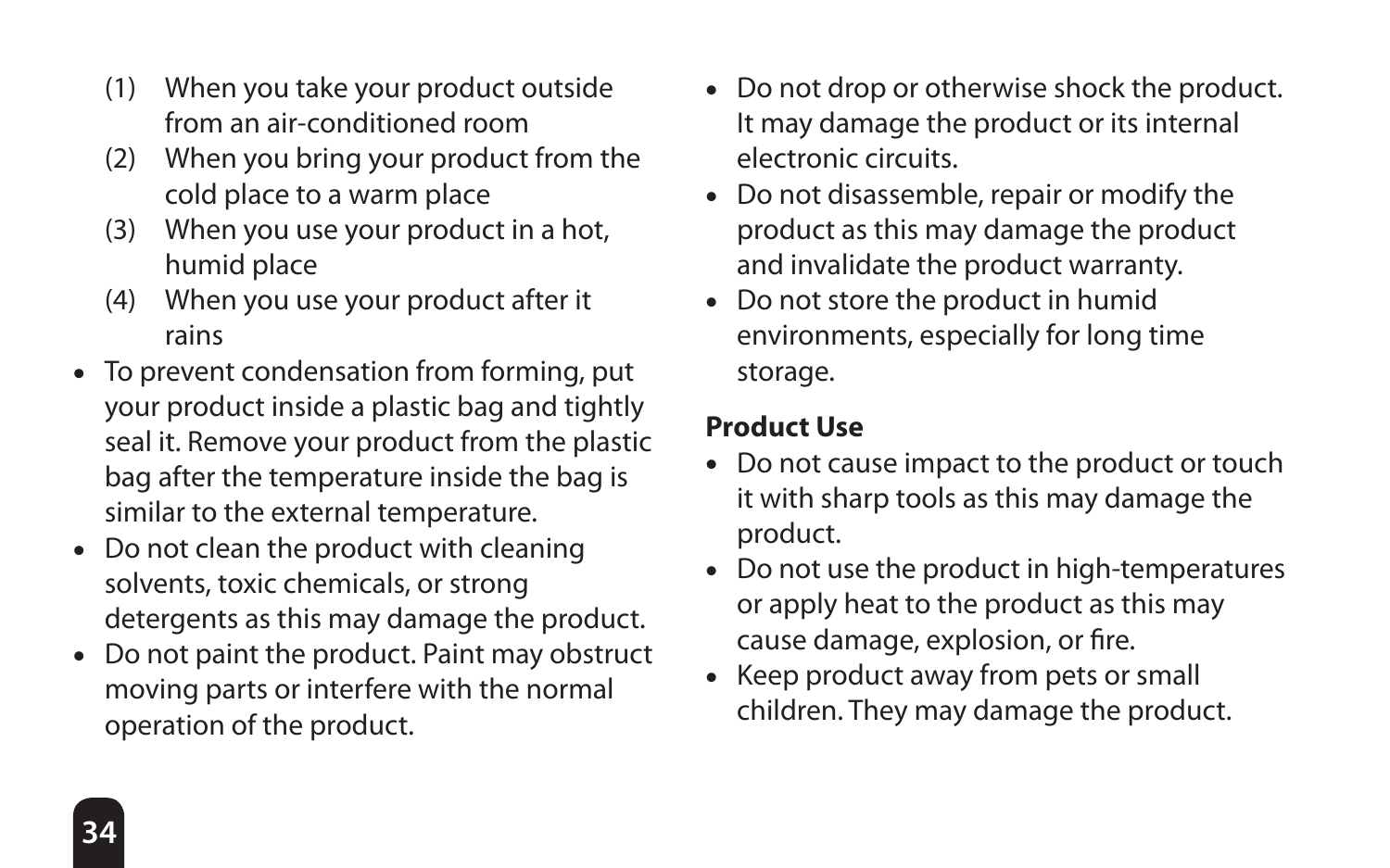- <span id="page-34-0"></span>• In any place where wireless communication is prohibited, such as hospitals or airplanes, turn off the power and refrain from using the product. In a place where wireless communication is prohibited, electromagnetic waves may cause hazards or accidents.
- Do not use the product near hazardous explosives. When it is near any explosion hazards, turn off the power and heed any regulations, instructions, and signs in the area.
- Do not put the product where it may hamper the rider's vision or manipulate it while riding. This may cause traffic accidents.
- If the product is damaged, stop using it immediately. It may cause damage, explosion, or fire.

## **Battery**

This product has an irreplaceable rechargeable battery inside. Therefore, when using the product, make sure to adhere to the following:

- Never separate the battery from the product as this may damage the product.
- The battery performance may be reduced over time with usage.
- Make sure you turn off the product when it is not in use. The battery discharges even when your product is in standby mode.
- Make sure you charge the battery pack enough before using your product.
- When recharging the battery, make sure to use an approved charger provided by the manufacturer. Use of a non-approved charger may cause fire, explosion, leakage, and other hazards may also reduce the life time or performance of the battery.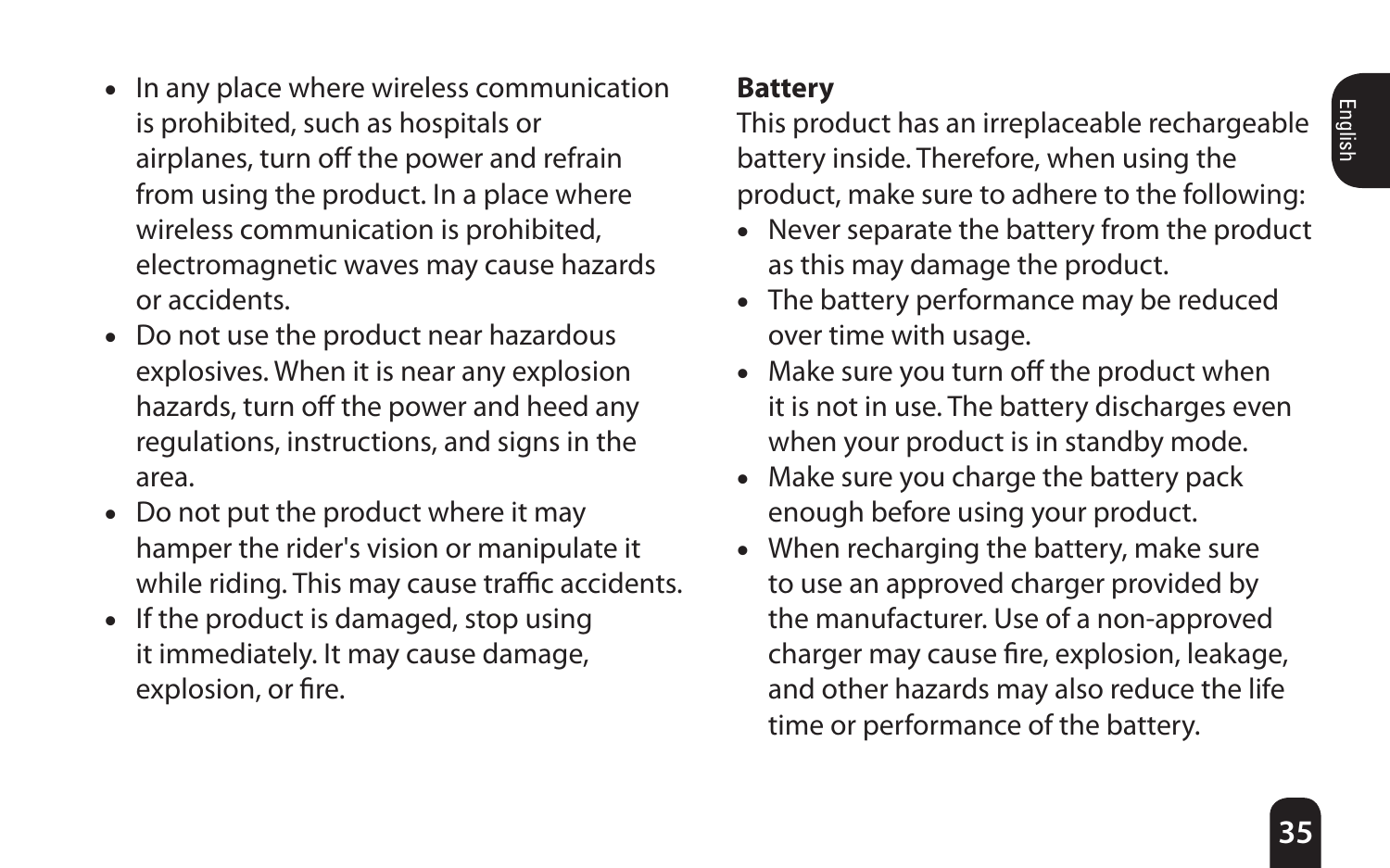- Any 3rd party USB charger can be used with Sena products if the charger is approved by either the FCC, CE, IC or other locally approved agencies that Sena accepts.
- Store the battery at temperatures of 15°C~25°C (59°F~77°F). Higher or lower temperatures may reduce the capacity and life of the battery, or may cause temporary non-operation. Do not use the product in sub-zero temperature, because it may cause serious reduction of the battery's performance.
- If you apply heat to the battery or throw it into fire, it may explode.
- Do not use the product with a damaged battery. It may explode and/or cause accidents.
- Never use a damaged charger. It may explode and/or cause accidents.

• Battery life may vary depending on conditions, environmental factors, functions of the product in use, and devices used with it.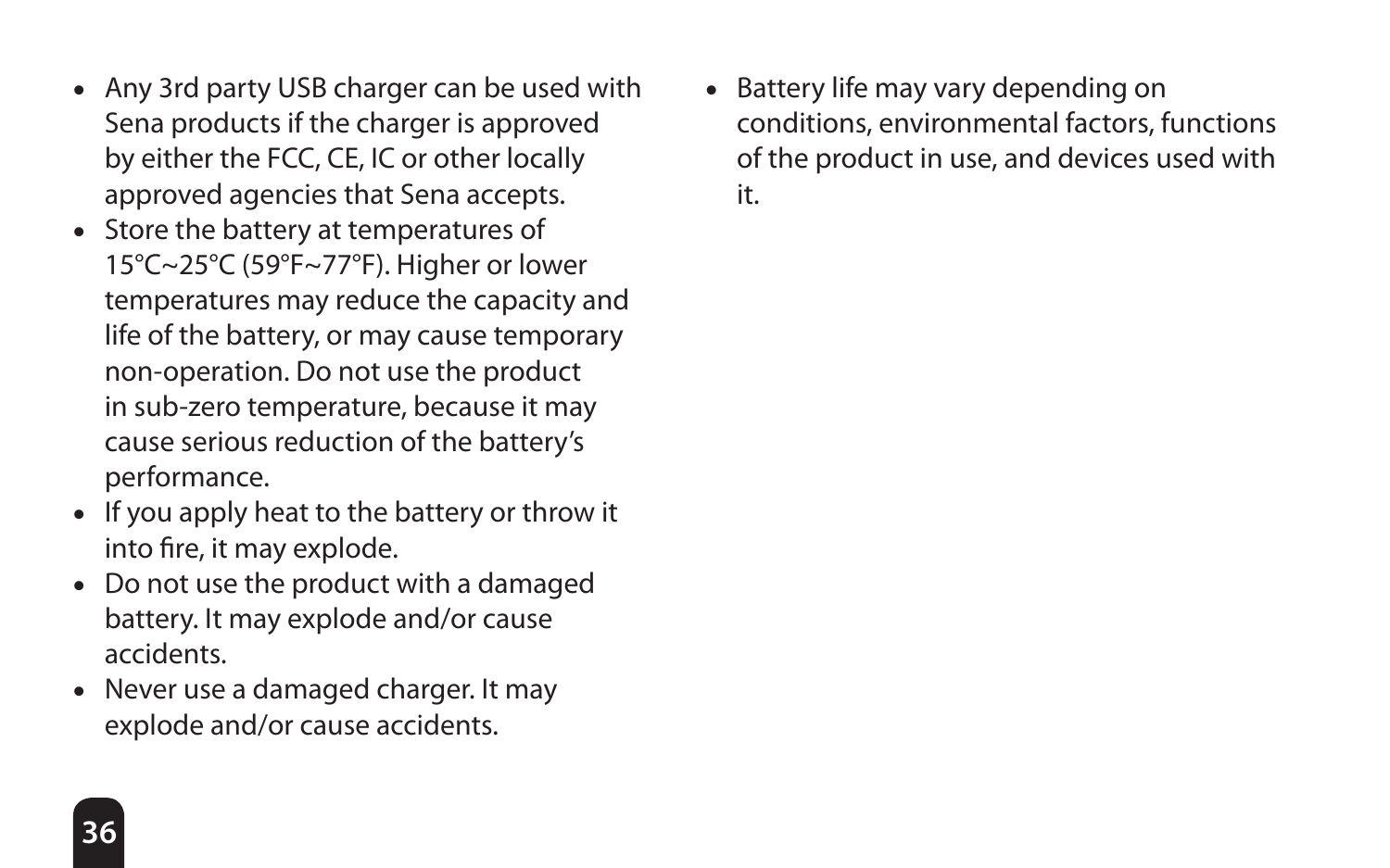## <span id="page-36-0"></span>**PRODUCT WARRANTY AND DISCLAIMER**

#### **Limited Warranty**

#### **Limited Warranty**

Sena Technologies, Inc. ("Sena") guarantees the product quality based on the technical specification stated in the product manual, and data regarding product warranty. Here, product warranty extends to the product only. Sena will not be liable for any loss, damage of human life, or loss of property which may result from using the product beyond defective parts or flaws that occur due to problems in manufacture.

## **Warranty Period**

Sena guarantees free-of-charge replacements of defective parts of the product or flaws that may have occurred due to problems in manufacture for a period of 2 years from the date of initial purchase.

#### **Termination**

Quality warranty of the product becomes effective on the date of initial purchase. In addition, the quality warranty of the product expires when the warranty period expires. However, in the following cases, the warranty will be terminated prematurely.

- In the event the product has been sold or transferred to a third party.
- In the event the manufacturer's name, serial number, product label, or other markings have been modified or removed.
- In the event any unauthorized person has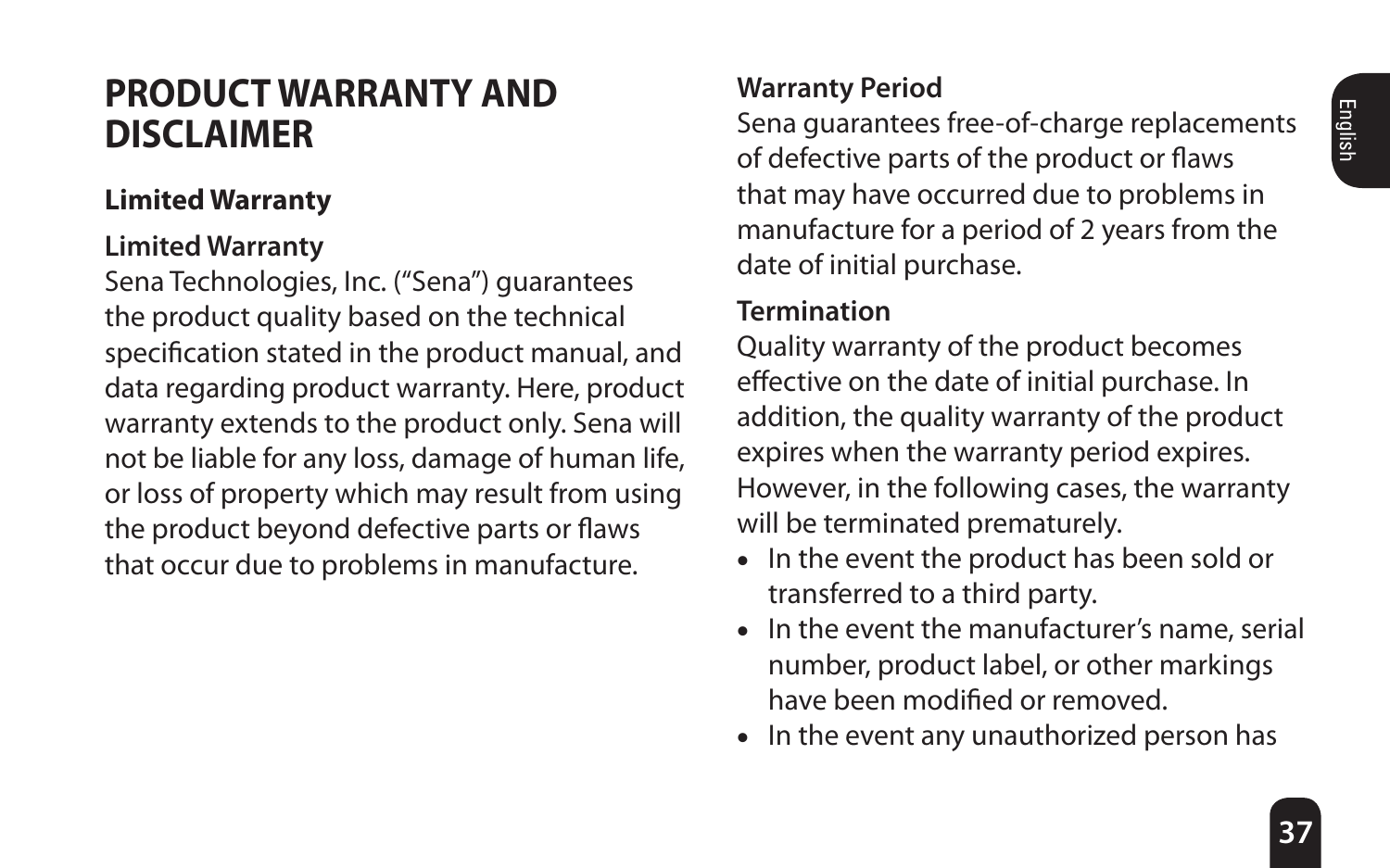tried to disassemble, repair, or modify the product.

#### **Notice and Waiver**

By buying and using this product, you relinquish considerable legal rights including any claim for compensation for damages. Therefore, be certain to read and understand the following terms and conditions before using the product. Use of this product will constitute consent to this agreement, and forfeiture of rights to all claims. If you do not consent to all the terms and conditions of this agreement, return the product for a refund.

1. You agree that you, your descendants, legal proxies, successors, or transferees will not raise permanent volitional request for any suit, claim, implementation, redemption or similar action from Sena with regard to any occasion such as difficulty, pain, suffering,

inconvenience, loss, injury, or death which may occur to you or a third party during the use of this product.

- 2. You must completely understand and accept all risks (including those occurring due to any careless behavior of yours or others) which may occur during the use of this product.
- 3. You are responsible for ensuring that your medical condition permits usage of the product and that you are in sufficient physical condition for using any device which can be used with it. In addition, you must ensure that the product does not limit your abilities and that you are able to use it safely.
- 4. You must be an adult who can take responsibilities for using the product.

**38**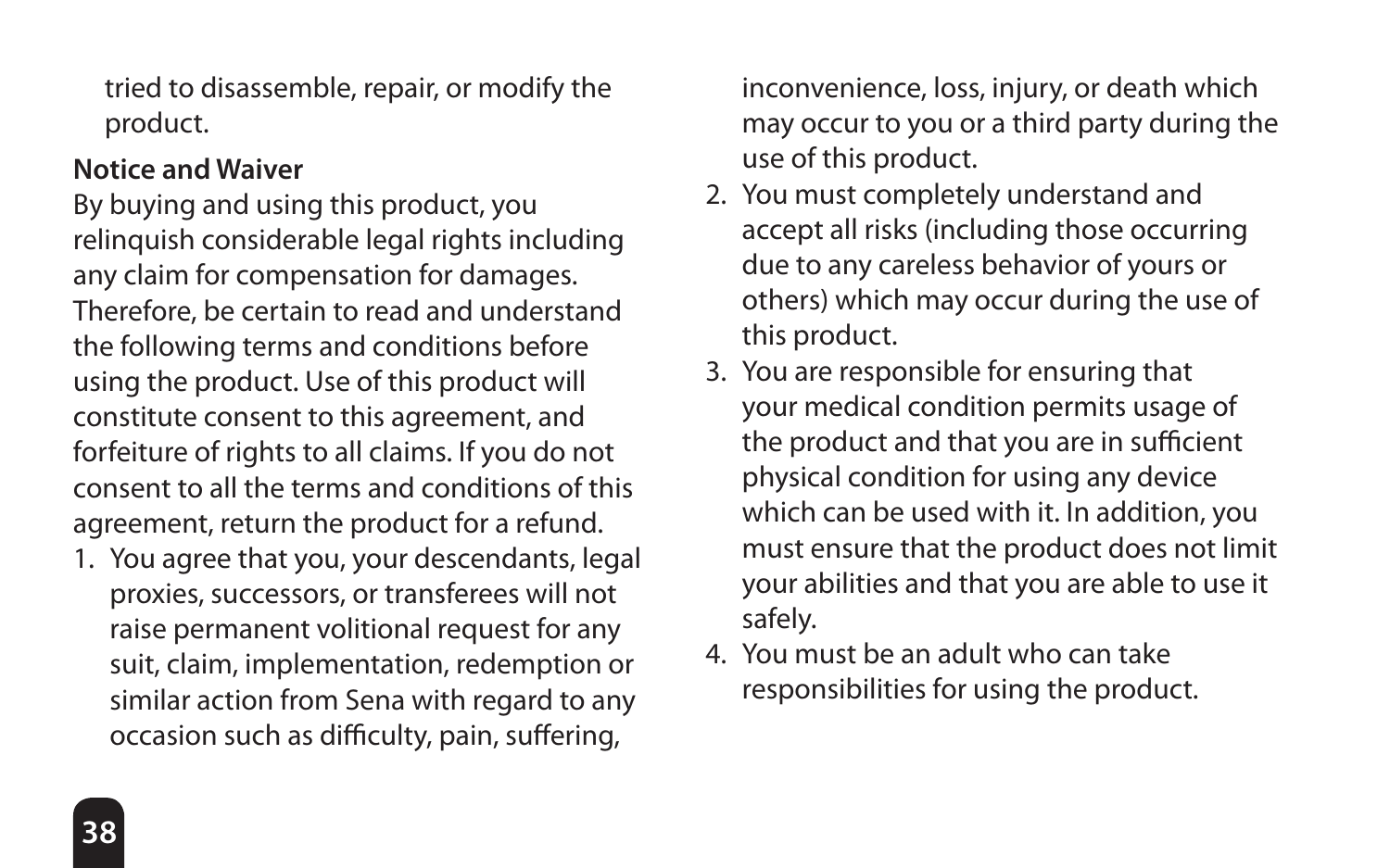- 5. You must read and understand the following warnings and alerts:
	- Sena; together with employees, managers, partners, subsidiaries, representatives, agents, supporting firms and suppliers, sole sellers of Sena (collectively referred to as "the company") recommend that, before using the product and similar devices of any brands including its derivative models, you collect any relevant information in advance and be entirely prepared in terms of weather, traffic situation, and road conditions.
	- When you use the product while you operating any vehicle or equipment such as motorcycles, scooters, mopeds, ATVs, or quad-bikes (hereinafter called as "transportation means"), you must

take complete caution regardless of the location of such operation.

- Use of the product on the road may cause such risks as fracture, serious disability, or death.
- Risk factors, which may occur when you use the product, may be due to errors of the manufacturer, its agents, or third parties which are involved in the manufacturing.
- Risk factors, which may occur when you use the product, may be unforeseeable. Therefore, you must take full responsibility for any damage or loss caused by all risk factors which may occur when using the product.
- When you use the product, use good judgment; never use it under the influence of alcohol.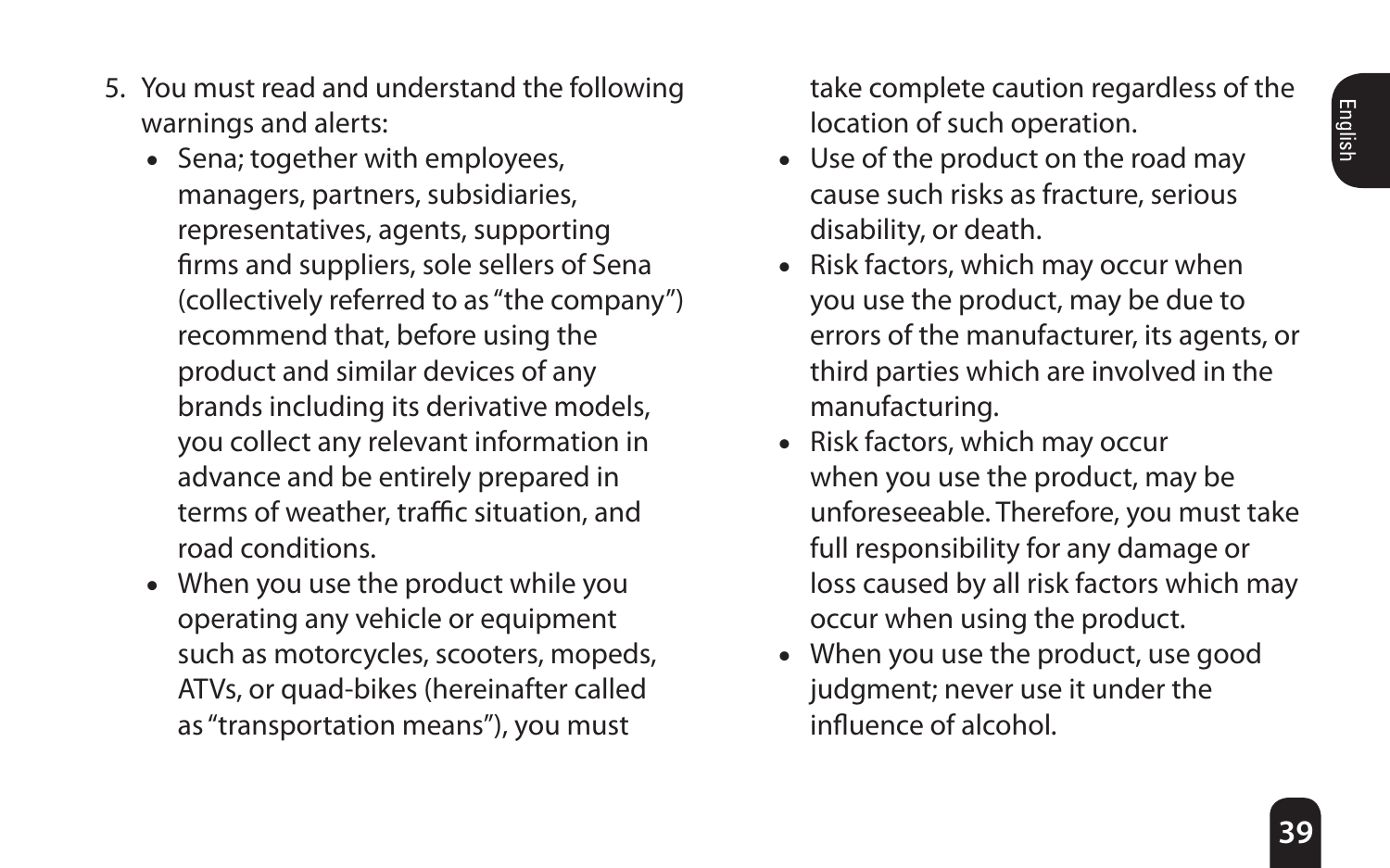<span id="page-39-0"></span>6. You must read and completely understand all terms and conditions of legal rights and warnings that are involved in using the product. In addition, usage of the product constitutes acceptance of all terms and conditions regarding waiver of rights.

#### **Warranty Exclusions**

## **Reasons for Limited Liabilities**

If you do not return the product after purchasing it, you relinquish all rights to liabilities, loss, claims, and claims for reimbursement of expenses (including attorney's fees). Therefore, Sena will not be liable for physical injury, death, or any loss or damage of transportation means, possessions, or assets which belong to you or third parties that may have occurred while you use the product. Further, Sena will not be liable for

any substantial damage not related to the, condition, environment, or malfunction of the product. All risks related with the operation of the product depend entirely on the user regardless of its use by the initial purchaser of a third party.

Use of this product may violate local or national laws. In addition, be aware once again that correct and safe use of the product is entirely your responsibility.

#### **Limitation of Liability**

TO THE FULL EXTENT ALLOWED BY LAW, SENA EXCLUDES FOR ITSELF AND ITS SUPPLIERS ANY LIABILITY, WHETHER BASED IN CONTRACT OR TORT (INCLUDING NEGLIGENCE), FOR INCIDENTAL, CONSEQUENTIAL, INDIRECT, SPECIAL, OR PUNITIVE DAMAGES OF ANY KIND, OR FOR LOSS OF REVENUE OR PROFITS, LOSS OF BUSINESS, LOSS OF INFORMATION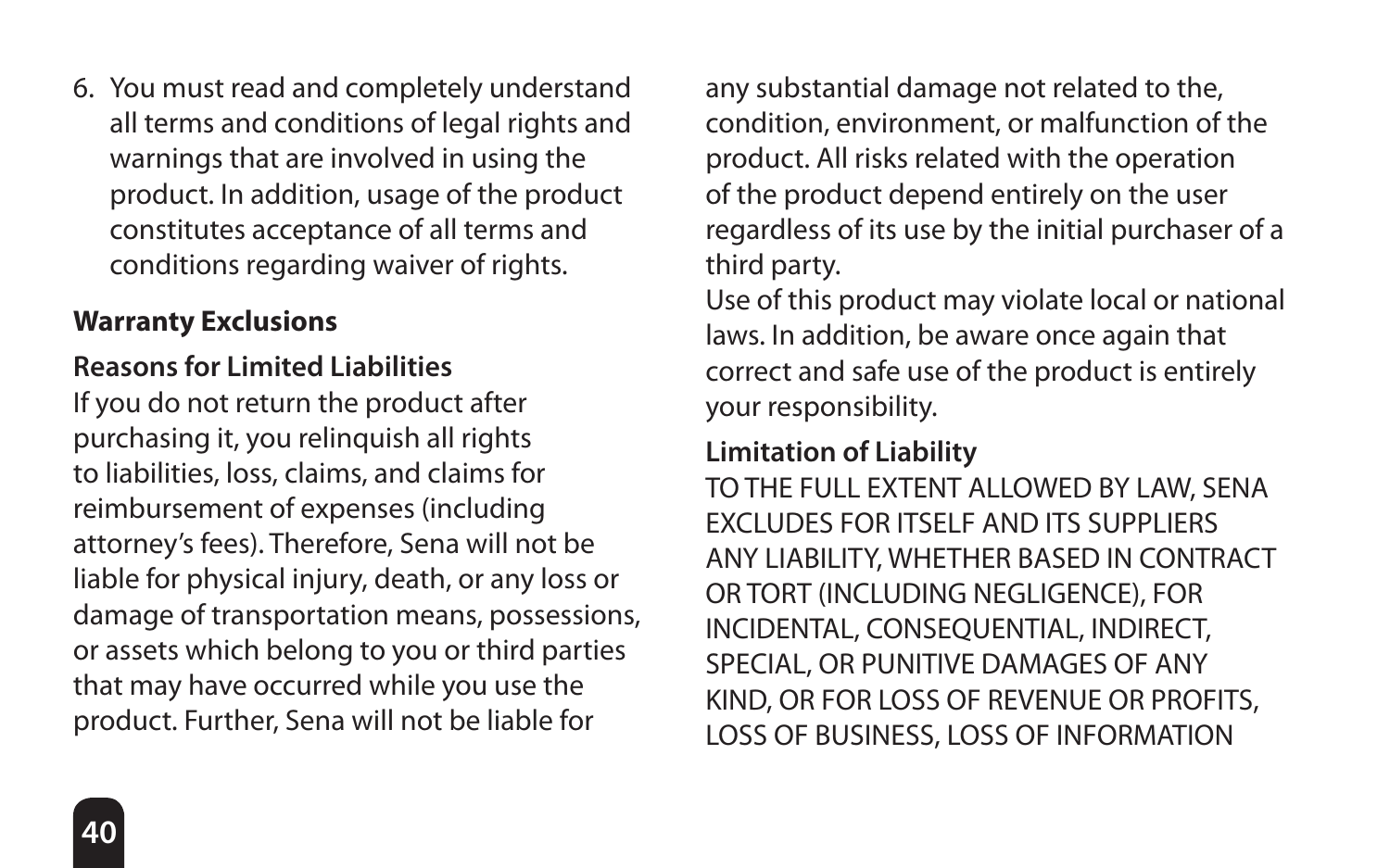OR DATA, OR OTHER FINANCIAL LOSS ARISING OUT OF OR IN CONNECTION WITH THE SALE, INSTALLATION, MAINTENANCE, USE, PERFORMANCE, FAILURE, OR INTERRUPTION OF ITS PRODUCTS, EVEN IF SENA OR ITS AUTHORIZED RESELLER HAS BEEN ADVISED OF THE POSSIBILITY OF SUCH DAMAGES, AND LIMITS ITS LIABILITY TO REPAIR, REPLACEMENT, OR REFUND OF THE PURCHASE PRICE PAID, AT SENA'S OPTION. THIS DISCLAIMER OF LIABILITY FOR DAMAGES WILL NOT BE AFFECTED IF ANY REMEDY PROVIDED HEREIN SHALL FAIL OF ITS ESSENTIAL PURPOSE. IN ANY CASE, THE TOTAL COMPENSATION LIABILITIES OF SENA OR ITS SALES AGENTS SHALL NOT EXCEED THE PRICE PAID FOR THE PRODUCT BY THE PURCHASER.

#### **Liabilities Disclaimer**

In addition to damages which may occur due to the use of the product, Sena will not be

liable for damages of the product which occur due to the following events.

- In the event the product is misused or used for purposes other than its intended purposes.
- In the event the product is damaged because the user does not follow the content of the product manual.
- In the event the product is damaged because it has been left unattended or has undergone any other accident.
- In the event the product is damaged because the user has used any parts or software which are not provided by the manufacturer.
- In the event the product is damaged because the user has disassembled, repaired, or modified it in such way as is not explained in the product manual.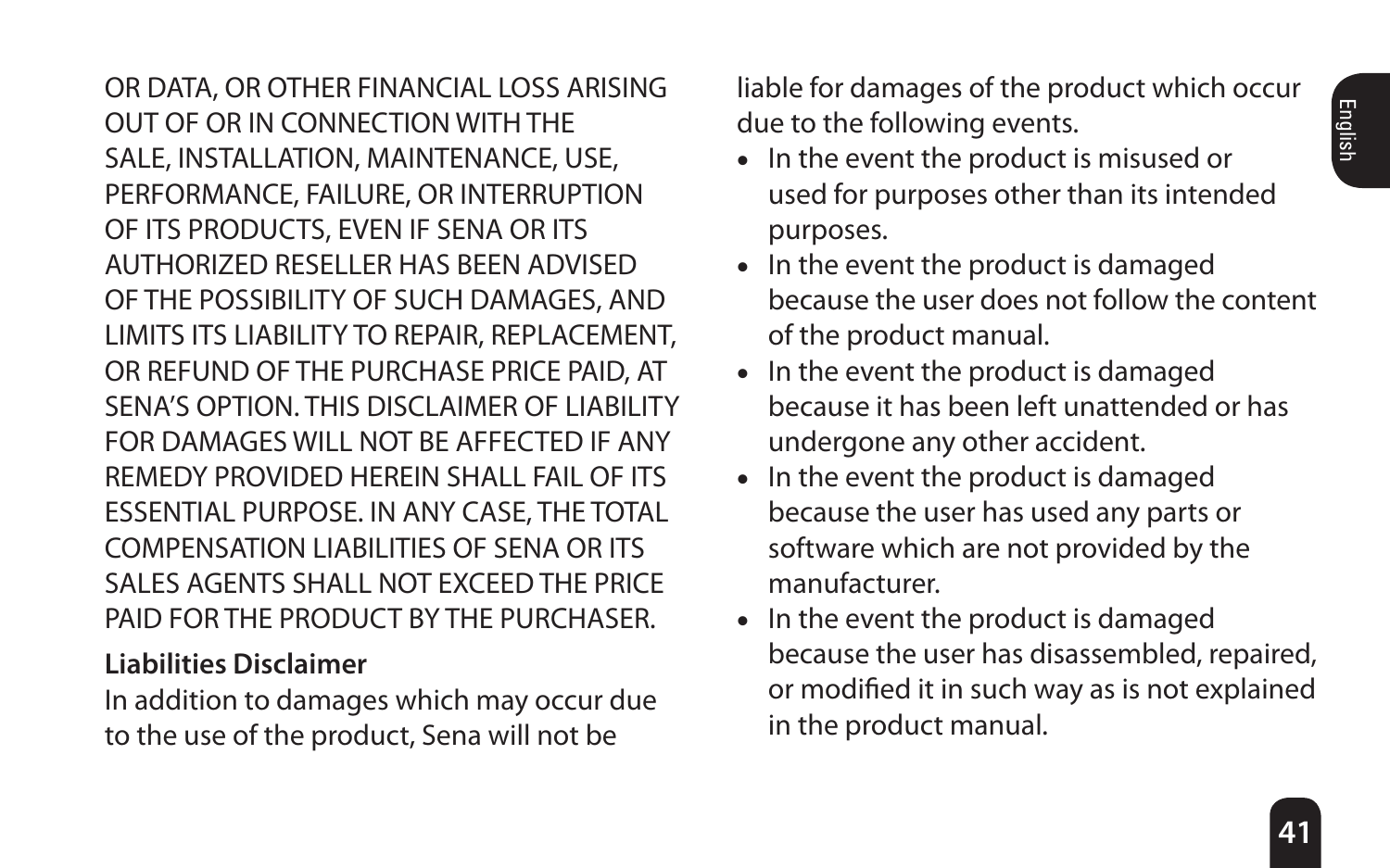- <span id="page-41-0"></span>• In the event the product is damaged by a third party.
- In the event the product is damaged due to Acts of God (including fire, flood, earthquake, storm, hurricane or other natural disaster).
- In the event the surface of the product is damaged by use.

#### **Warranty Service**

To obtain product warranty service, send the defective product, at your expense, to the manufacturer or the seller along with proof of purchase (a receipt that shows the purchase date, a product registration certificate of the Website, and other relevant information). Take necessary measures to protect the product. In order to get a refund or replacement, you must include the whole package as it was purchased.

#### **Free-of-charge Service**

Sena will provide free-of-charge repair or replacement service for the product when product defects occur within the scope of the product warranty during the warranty period.